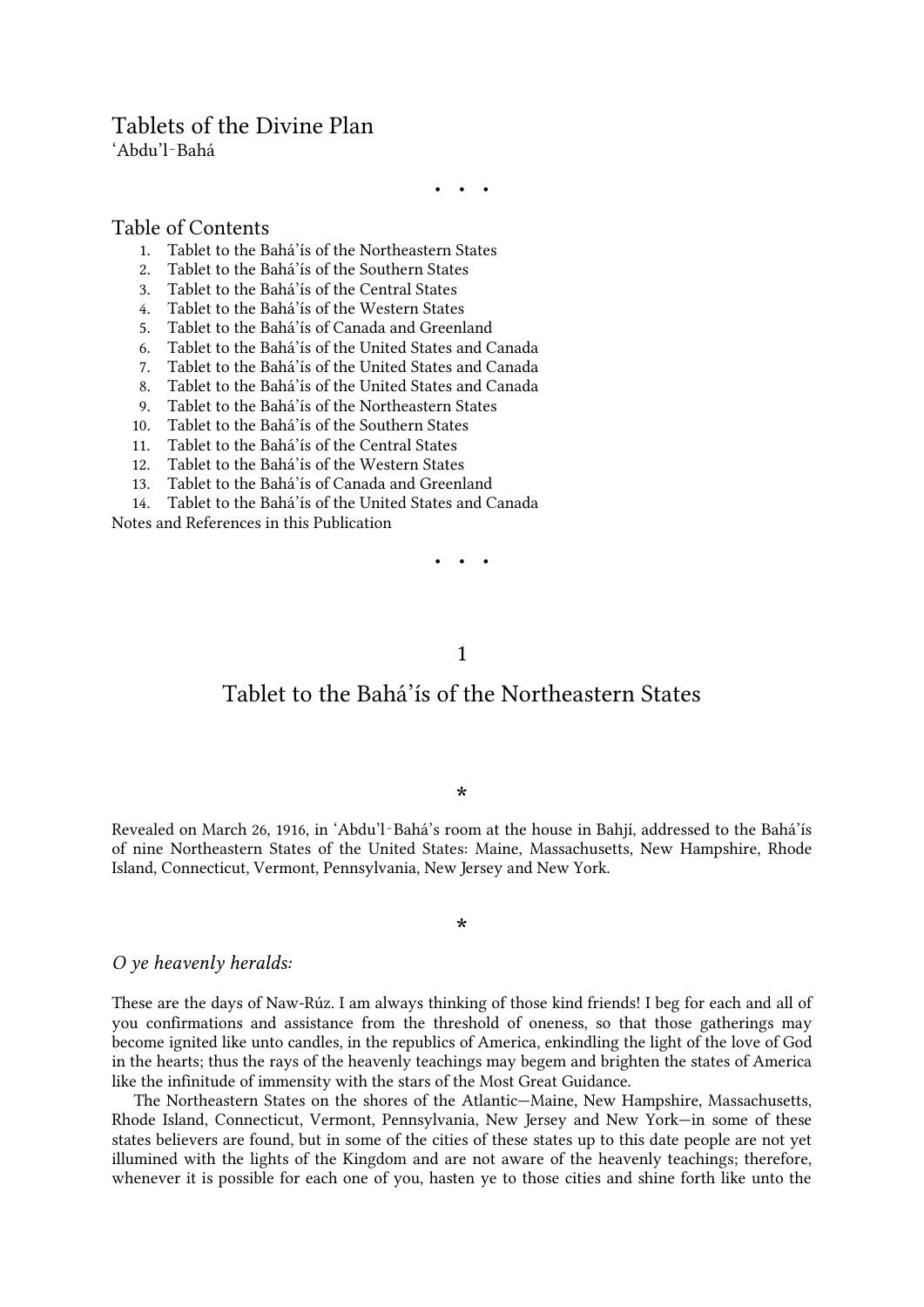stars with the light of the Most Great Guidance. God says in the glorious Qur'án: "The soil was black and dried. Then we caused the rain to descend upon it and immediately it became green, verdant, and every kind of plant sprouted up luxuriantly.["](#page-25-1)<sup>1</sup> In other words, He says the earth is black, but when the spring showers descend upon it that black soil is quickened, and variegated flowers are pushed forth. This means the souls of humanity belonging to the world of nature are black like unto the soil. But when the heavenly outpourings descend and the radiant effulgences appear, the hearts are resuscitated, are liberated from the darkness of nature and the flowers of divine mysteries grow and become luxuriant. Consequently man must become the cause of the illumination of the world of humanity and propagate the holy teachings revealed in the sacred books through the divine inspiration. It is stated in the blessed Gospel: Travel ye toward the East and toward the West and enlighten the people with the light of the Most Great Guidance, so that they may take a portion and share of eternal life[.](#page-25-2)<sup>2</sup> Praise be to God, that the Northeastern States are in the utmost capacity. Because the ground is rich, the rain of the divine outpouring is descending. Now you must become heavenly farmers and scatter pure seeds in the prepared soil. The harvest of every other seed is limited, but the bounty and the blessing of the seed of the divine teachings is unlimited. Throughout the coming centuries and cycles many harvests will be gathered. Consider the work of former generations. During the lifetime of Jesus Christ the believing, firm souls were few and numbered, but the heavenly blessings descended so plentifully that in a number of years countless souls entered beneath the shadow of the Gospel. God has said in the Qur'án: "One grain will bring forth seven sheaves, and every sheaf shall contain one hundred grains.["](#page-25-3)<sup>3</sup> In other words, one grain will become seven hundred; and if God so wills He will double these also. It has often happened that one blessed soul has become the cause of the guidance of a nation. Now we must not consider our ability and capacity, nay, rather, we must fix our gaze upon the favors and bounties of God, in these days, Who has made of the drop a sea, and of the atom a sun.

<span id="page-1-0"></span>Upon you be greeting and praise!

# • • • 2

## Tablet to the Bahá'ís of the Southern States

#### \*

Revealed on March 27, 1916, in the garden adjacent to the Shrine of Bahá'u'lláh, addressed to the Bahá'ís of sixteen Southern States of the United States: Delaware, Maryland, Virginia, West Virginia, North Carolina, South Carolina, Georgia, Florida, Alabama, Mississippi, Tennessee, Kentucky, Louisiana, Arkansas, Oklahoma and Texas.

#### \*

#### *O ye heralds of the Kingdom of God:*

A few days ago an epistle was written to those divine believers, but because these days are the days of Naw-Rúz, you have come to my mind and I am sending you this greeting for this glorious feast. All the days are blessed, but this feast is the national fête of Persia. The Persians have been holding it for several thousand years past. In reality every day which man passes in the mention of God, the diffusion of the fragrances of God and calling the people to the Kingdom of God, that day is his feast. Praise be to God that you are occupied in the service of the Kingdom of God and are engaged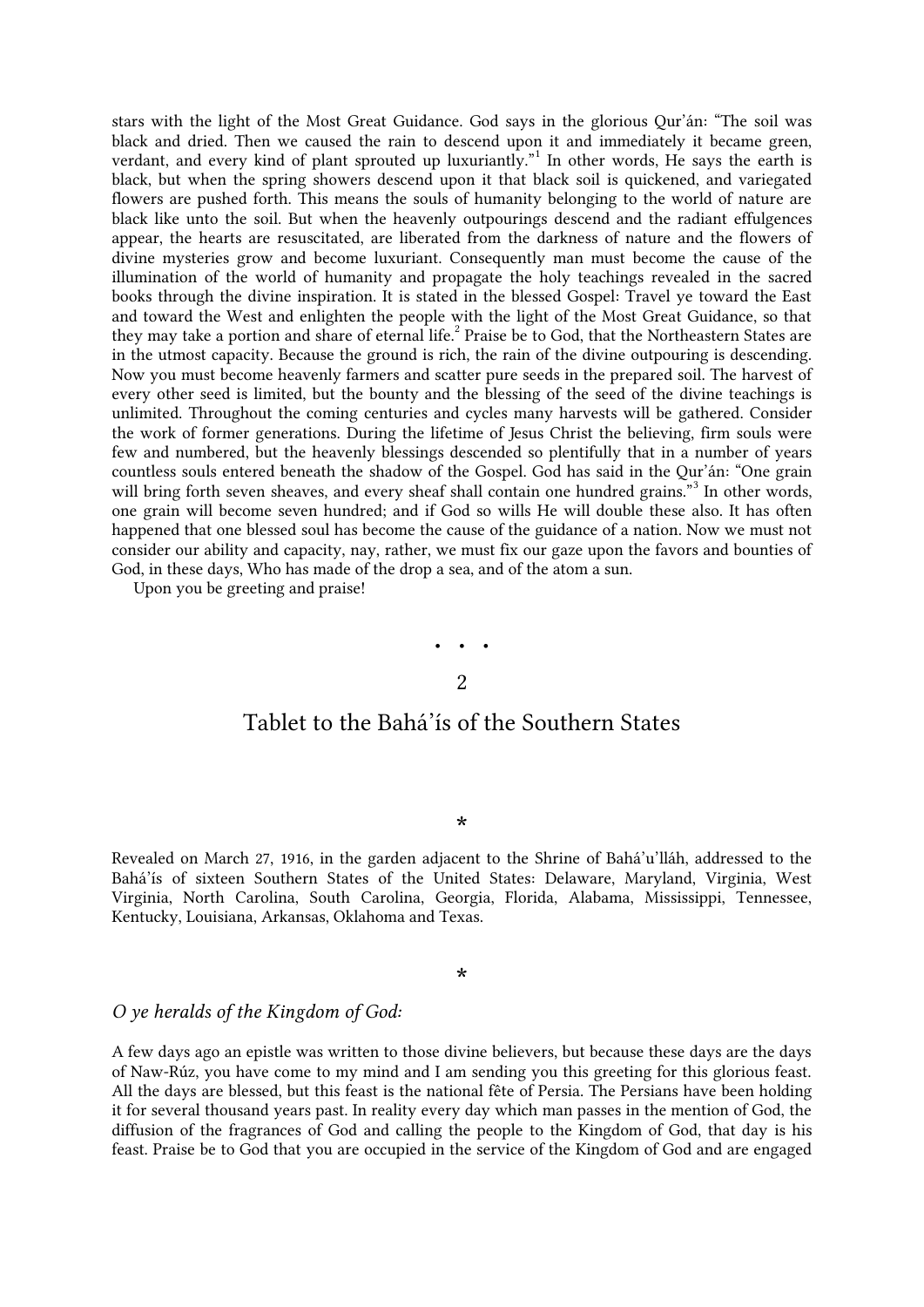in the promulgation of the religion of God by day and by night. Therefore all your days are feast days. There is no doubt that the assistance and the bestowal of God shall descend upon you.

<span id="page-2-1"></span>In the Southern States of the United States, the friends are few, that is, in Delaware, Maryland, Virginia, West Virginia, North Carolina, South Carolina, Georgia, Florida, Alabama, Mississippi, Tennessee, Kentucky, Louisiana, Arkansas, Oklahoma and Texas. Consequently you must either go yourselves or send a number of blessed souls to those states, so that they may guide the people to the Kingdom of Heaven. One of the holy Manifestations, addressing a believing soul, has said that, if a person become the cause of the illumination of one soul, it is better than a boundless treasury. "O 'Alí! If God guide, through thee, one soul, it is better for thee than all the riches!" Again He says, ["](#page-25-4)Direct us to the straight path!"<sup>1</sup> that is, Show us the right road. It is also mentioned in the Gospel: Travel ye to all parts of the world and give ye the glad tidings of the appearance of the Kingdom of  $\mathrm{God.}^2$  $\mathrm{God.}^2$  $\mathrm{God.}^2$ 

In brief, I hope you will display in this respect the greatest effort and magnanimity. It is assured that you will become assisted and confirmed. A person declaring the glad tidings of the appearance of the realities and significances of the Kingdom is like unto a farmer who scatters pure seeds in the rich soil. The spring cloud will pour upon them the rain of bounty, and unquestionably the station of the farmer will be raised in the estimation of the lord of the village, and many harvests will be gathered.

<span id="page-2-0"></span>Therefore, ye friends of God! Appreciate ye the value of this time and be ye engaged in the sowing of the seeds, so that you may find the heavenly blessing and the lordly bestowal. Upon you be Bahá'u'l-Abhá!

> • • • 3

### Tablet to the Bahá'ís of the Central States

#### \*

Revealed on March 29, 1916, outside the house in Bahjí, and addressed to the Bahá'ís of twelve Central States of the United States: Michigan, Wisconsin, Illinois, Indiana, Ohio, Minnesota, Iowa, Missouri, North Dakota, South Dakota, Nebraska and Kansas.

#### \*

#### *O ye heavenly souls, O ye spiritual assemblies, O ye lordly meetings:*

For some time past correspondence has been delayed, and this has been on account of the difficulty of mailing and receiving letters. But because at present a number of facilities are obtainable, therefore, I am engaged in writing you this brief epistle so that my heart and soul may obtain joy and fragrance through the remembrance of the friends. Continually this wanderer supplicates and entreats at the threshold of His Holiness the One and begs assistance, bounty and heavenly confirmations in behalf of the believers. You are always in my thoughts. You are not nor shall you ever be forgotten. I hope by the favor of His Holiness the Almighty that day by day you may add to your faith, assurance, firmness and steadfastness, and become instruments for the promotion of the holy fragrances.

<span id="page-2-2"></span>Although in the states of Illinois, Wisconsin, Ohio, Michigan and Minnesota—praise be to God believers are found who are associating with each other in the utmost firmness and steadfastness day and night they have no other intention save the diffusion of the fragrances of God, they have no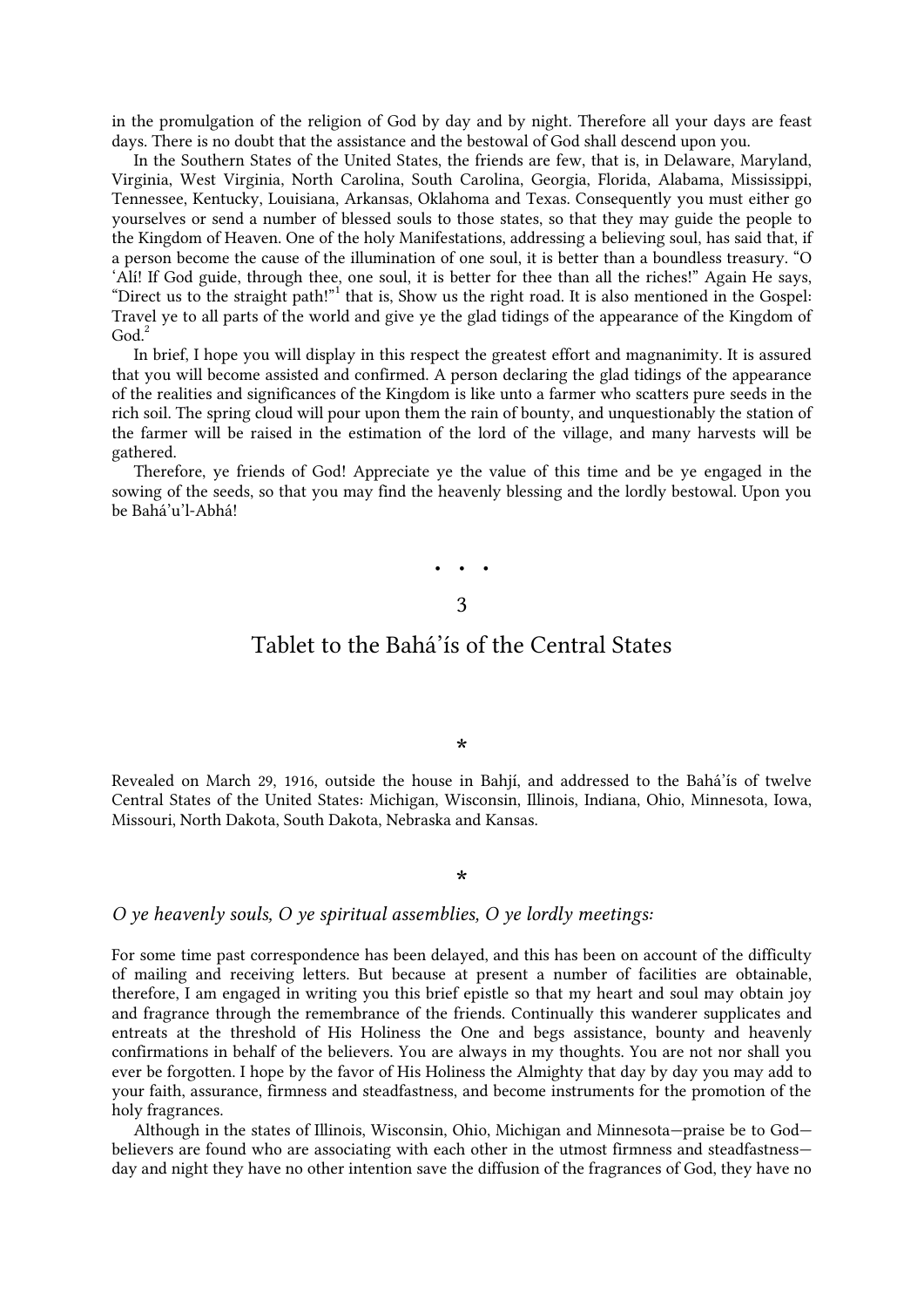other hope except the promotion of the heavenly teachings, like the candles they are burning with the light of the love of God, and like thankful birds are singing songs, spirit-imparting, joy-creating, in the rose garden of the knowledge of God—yet in the states of Indiana, Iowa, Missouri, North Dakota, South Dakota, Nebraska and Kansas few of the believers exist. So far the summons of the Kingdom of God and the proclamation of the oneness of the world of humanity has not been made in these states systematically and enthusiastically. Blessed souls and detached teachers have not traveled through these parts repeatedly; therefore these states are still in a state of heedlessness. Through the efforts of the friends of God souls must be likewise enkindled in these states, with the fire of the love of God and attracted to the Kingdom of God, so that section may also become illumined and the soul imparting breeze of the rose garden of the Kingdom may perfume the nostrils of the inhabitants. Therefore, if it is possible, send to those parts teachers who are severed from all else save God, sanctified and pure. If these teachers be in the utmost state of attraction, in a short time great results will be forthcoming. The sons and daughters of the kingdom are like unto the real farmers. Through whichever state or country they pass they display self-sacrifice and sow divine seeds. From that seed harvests are produced. On this subject it is revealed in the glorious Gospel: When the pure seeds are scattered in the good ground heavenly blessing and benediction is obtained[.](#page-25-6)<sup>1</sup> I hope that you may become assisted and confirmed, and never lose courage in the promotion of the divine teachings. Day by day may you add to your effort, exertion, and magnanimity.

<span id="page-3-0"></span>Upon you be greeting and praise!

# • • • 4

### Tablet to the Bahá'ís of the Western States

\*

Revealed on April 1, 1916, in 'Abdu'l-Bahá's room at the house in Bahií, addressed to the Bahá'ís of eleven Western States of the United States: New Mexico, Colorado, Arizona, Nevada, California, Wyoming, Utah, Montana, Idaho, Oregon and Washington.

\*

*He is God! O ye sons and daughters of the Kingdom:*

Day and night I have no other occupation than the remembrance of the friends, praying from the depth of my heart in their behalf, begging for them confirmation from the Kingdom of God and supplicating the direct effect of the breaths of the Holy Spirit. I am hopeful from the favors of His Highness the Lord of Bestowals, that the friends of God during such a time may become the secret cause of the illumination of the hearts of humanity, breathing the breath of life upon the spirits whose praiseworthy results may become conducive to the glory and exaltation of humankind throughout all eternity. Although in some of the Western States, like California, Oregon, Washington and Colorado, the fragrances of holiness are diffused, numerous souls have taken a share and a portion from the fountain of everlasting life, they have obtained heavenly benediction, have drunk an overflowing cup from the wine of the love of God and have hearkened to the melody of the Supreme Concourse—yet in the states of New Mexico, Wyoming, Montana, Idaho, Utah, Arizona and Nevada, the lamp of the love of God is not ignited in a befitting and behooving manner,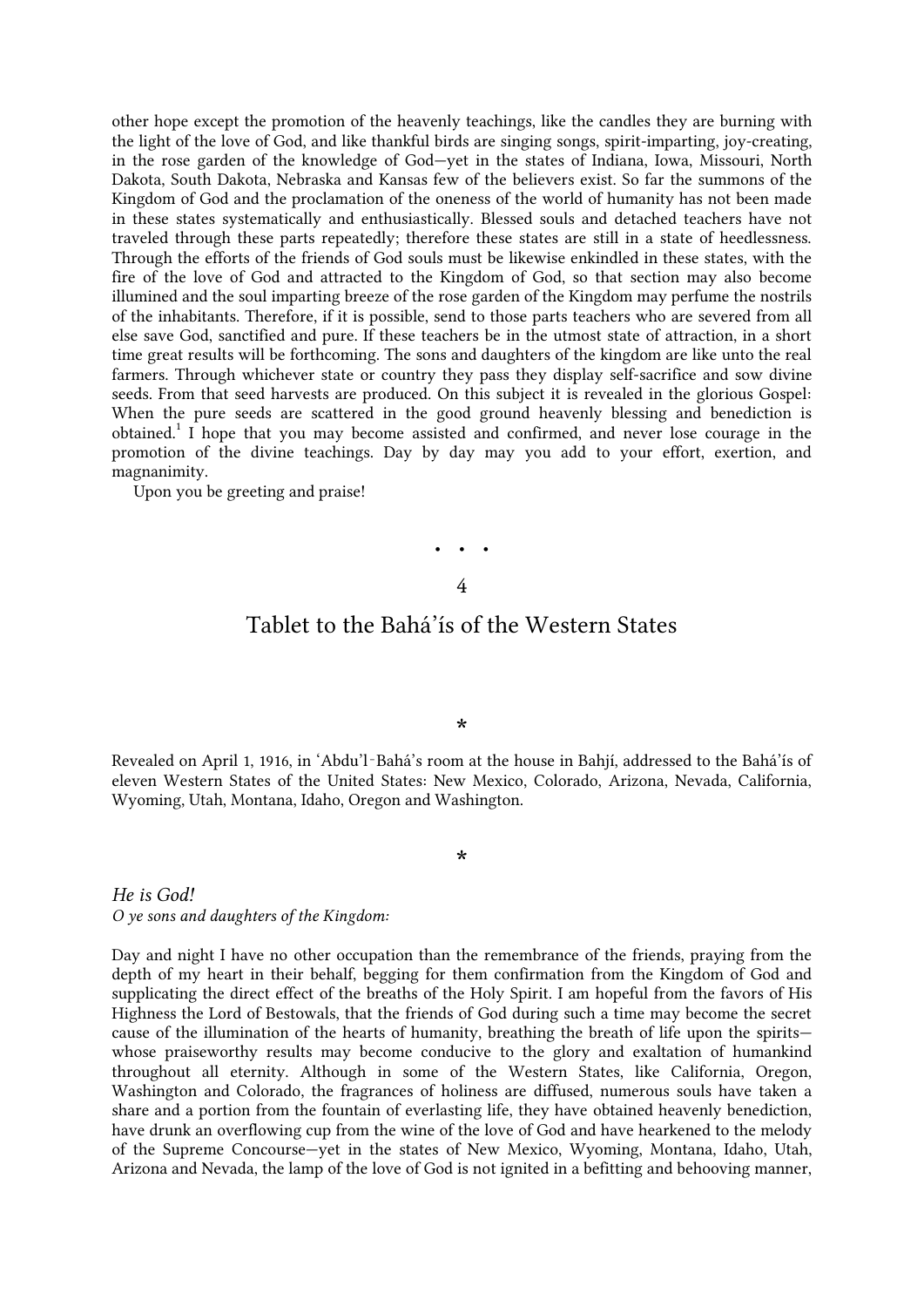and the call of the Kingdom of God has not been raised. Now, if it is possible, show ye an effort in this direction. Either travel yourselves, personally, throughout those states or choose others and send them, so that they may teach the souls. For the present those states are like unto dead bodies: they must breathe into them the breath of life and bestow upon them a heavenly spirit. Like unto the stars they must shine in that horizon and thus the rays of the Sun of Reality may also illumine those states.

<span id="page-4-1"></span>God says in the great Qur'án: "Verily God is the helper of those who have believed. He will lead them from darkness into light.["](#page-25-7)<sup>1</sup> This means: God loves the believers, consequently He will deliver them from darkness and bring them into the world of light.

<span id="page-4-2"></span>It is also recorded in the blessed Gospel: Travel ye throughout the world and call ye the people to the Kingdom of Go[d.](#page-25-8)<sup>2</sup> Now this is the time that you may arise and perform this most great service and become the cause of the guidance of innumerable souls. Thus through this superhuman service the rays of peace and conciliation may illumine and enlighten all the regions and the world of humanity may find peace and composure.

During my stay in America I cried out in every meeting and summoned the people to the propagation of the ideals of universal peace. I said plainly that the continent of Europe had become like unto an arsenal and its conflagration was dependent upon one spark, and that in the coming years, or within two years, all that which is recorded in the Revelation of John and the Book of Daniel would become fulfilled and come to pass. This matter, in all probability, was published in the San Francisco *Bulletin*, October 12, 1912. You may refer to it, so that the truth may become clear and manifest; thus ye may fully realize that this is the time for the diffusion of the fragrances.

The magnanimity of man must be heavenly or, in other words, it must be assisted by the divine confirmation, so that he may become the cause of the illumination of the world of humanity.

<span id="page-4-0"></span>Upon you be greeting and praise!

## • • •

#### 5

## Tablet to the Bahá'ís of Canada and Greenland

#### \*

Revealed on April 5, 1916, in the garden adjacent to the Shrine of Bahá'u'lláh, and addressed to the Bahá'ís of Canada—Newfoundland, Prince Edward Island, Nova Scotia, New Brunswick, Quebec, Saskatchewan, Manitoba, Ontario, Alberta, British Columbia, Yukon, Mackenzie, Keewatin, Ungava, Franklin Islands—and Greenland.

#### \*

*He is God! O ye daughters and sons of the Kingdom:*

<span id="page-4-3"></span>Although in most of the states and cities of the United States, praise be to God, His fragrances are diffused, and souls unnumbered are turning their faces and advancing toward the Kingdom of God, yet in some of the states the Standard of Unity is not yet upraised as it should be, nor are the mysteries of the Holy Books, such as the Bible, the Gospel, and the Qur'án, unraveled. Through the concerted efforts of all the friends the Standard of Unity must needs be unfurled in those states, and the divine teachings promoted, so that these states may also receive their portion of the heavenly bestowals and a share of the Most Great Guidance. Likewise in the provinces of Canada, such as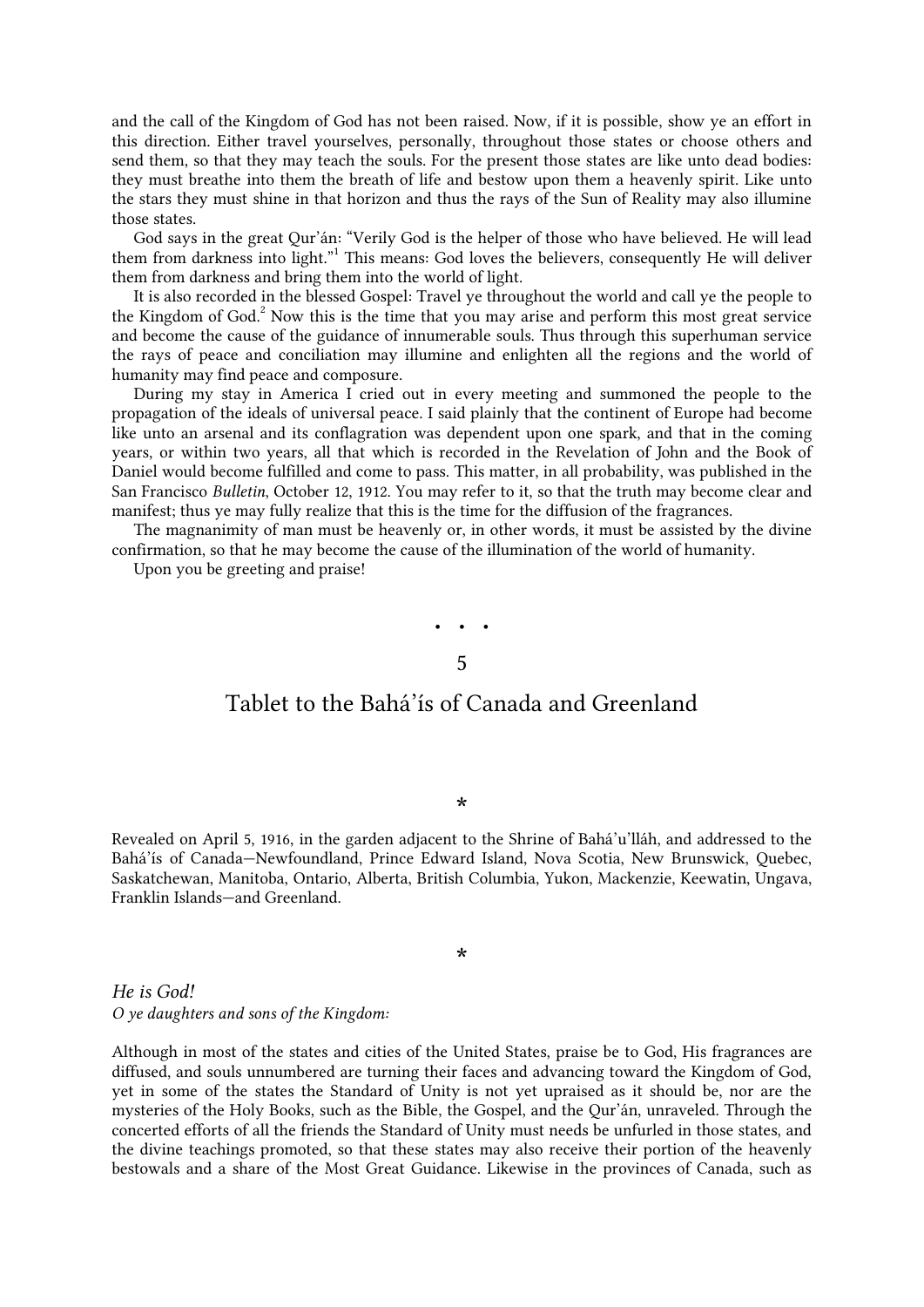Newfoundland, Prince Edward Island, Nova Scotia, New Brunswick, Quebec, Ontario, Manitoba, Saskatchewan, Alberta, British Columbia, Ungava, Keewatin, Mackenzie, Yukon, and the Franklin Islands in the Arctic Circle—the believers of God must become self-sacrificing and like unto the candles of guidance become ignited in the provinces of Canada. Should they show forth such a magnanimity, it is assured that they will obtain universal divine confirmations, the heavenly cohorts will reinforce them uninterruptedly, and a most great victory will be obtained. God willing, the call of the Kingdom may reach the ears of the Eskimos, the inhabitants of the Islands of Franklin in the north of Canada, as well as Greenland. Should the fire of the love of God be kindled in Greenland, all the ice of that country will be melted, and its cold weather become temperate—that is, if the hearts be touched with the heat of the love of God, that territory will become a divine rose garden and a heavenly paradise, and the souls, even as fruitful trees, will acquire the utmost freshness and beauty. Effort, the utmost effort, is required. Should you display an effort, so that the fragrances of God may be diffused among the Eskimos, its effect will be very great and far-reaching. God says in the great Qur'án: A day will come wherein the lights of unity will enlighten all the world. "The earth will be irradiated with the light of its Lord.["](#page-25-9)<sup>1</sup> In other words, the earth will become illumined with the light of God. That light is the light of unity. "There is no God but God." The continent and the islands of Eskimos are also parts of this earth. They must similarly receive a portion of the bestowals of the Most Great Guidance.

<span id="page-5-0"></span>Upon you be greeting and praise!

# • • • 6

## Tablet to the Bahá'ís of the United States and Canada

\*

Revealed on April 8, 1916, in the garden outside the Shrine of Bahá'u'lláh, and addressed to the Bahá'ís of the United States and Canada.

\*

*He is God! O ye blessed souls:*

I desire for you eternal success and prosperity and beg perfect confirmation for each one in the divine world. My hope for you is that each one may shine forth like unto the morning star from the horizon of the world and in this Garden of God become a blessed tree, producing everlasting fruits and results.

Therefore I direct you to that which is conducive to your heavenly confirmation and illumination in the Kingdom of God!

It is this: Alaska is a vast country; although one of the maidservants of the Merciful has hastened to those parts, serving as a librarian in the public library, and according to her ability is not failing in teaching the Cause, yet the call of the Kingdom of God is not yet raised through that spacious territory.

<span id="page-5-1"></span>His Holiness Christ says: Travel ye to the East and to the West of the world and summon the people to the Kingdom of God[.](#page-25-10)<sup>1</sup> Hence the mercy of God must encompass all humanity. Therefore do ye not think it permissible to leave that region deprived of the breezes of the Morn of Guidance. Consequently, strive as far as ye are able to send to those parts fluent speakers, who are detached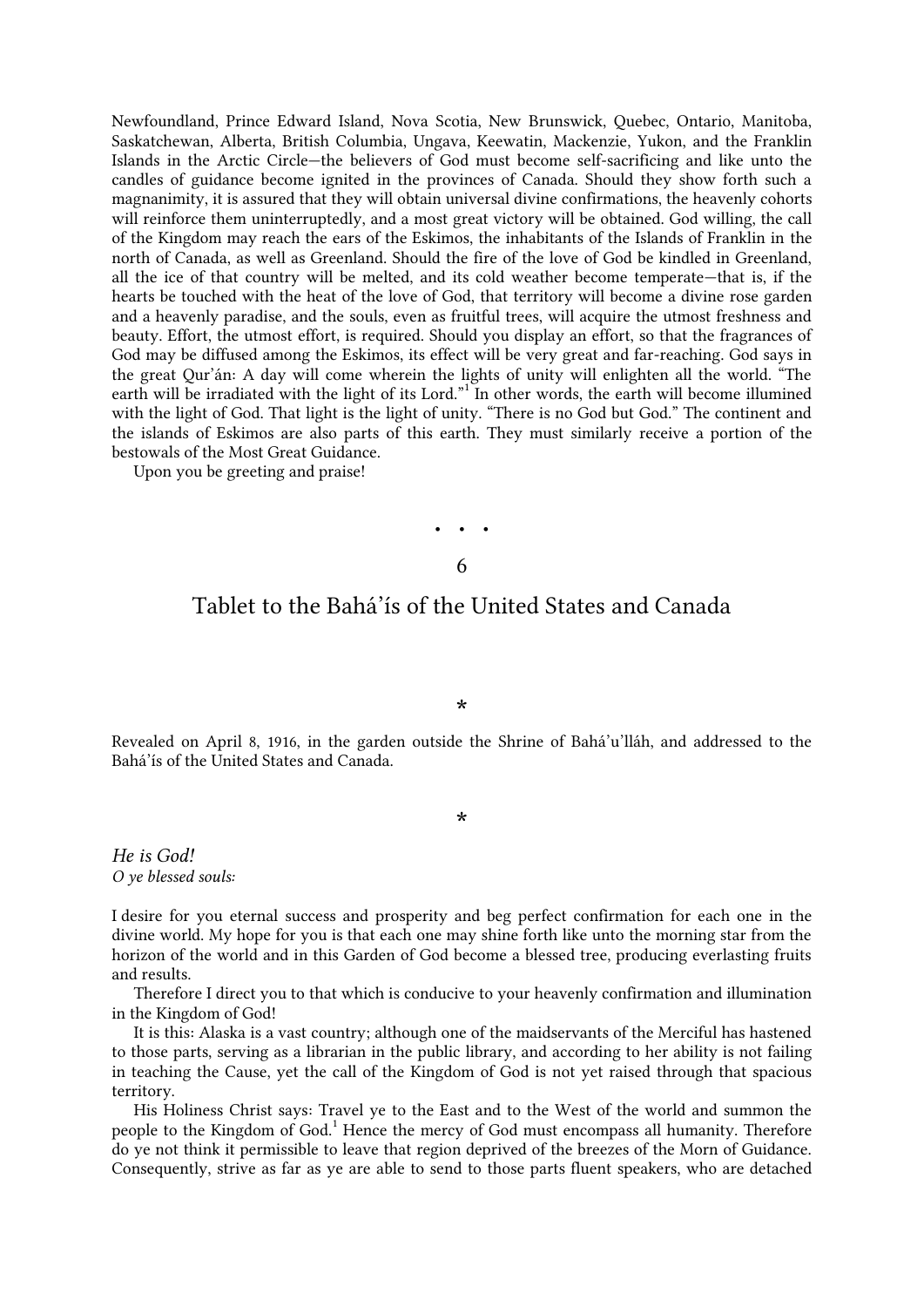from aught else save God, attracted with the fragrances of God, and sanctified and purified from all desires and temptations. Their sustenance and food must consist of the teachings of God. First they must themselves live in accordance with those principles, then guide the people. Perchance, God willing, the lights of the Most Great Guidance will illuminate that country, and the breezes of the rose garden of the love of God will perfume the nostrils of the inhabitants of Alaska. Should you be aided to render such a service, rest ye assured that your heads shall be crowned with the diadem of everlasting sovereignty, and at the threshold of oneness you will become the favored and accepted servants.

Likewise the republic of Mexico is very important. The majority of the inhabitants of that country are devoted Catholics. They are totally unaware of the reality of the Bible, the Gospel and the new divine teachings. They do not know that the basis of the religions of God is one and that the holy Manifestations are like unto the Sun of Truth, rising from the different dawning-places. Those souls are submerged in the sea of dogmas. If one breath of life be blown over them, great results will issue therefrom. But it is better for those who intend to go to Mexico to teach, to be familiar with the Spanish language.

Similarly, the six Central American republics, situated south of Mexico—Guatemala, Honduras, Salvador, Nicaragua, Costa Rica, Panama and the seventh country Belize or British Honduras. The teachers going to those parts must also be familiar with the Spanish language.

Attach great importance to the indigenous population of America. For these souls may be likened unto the ancient inhabitants of the Arabian Peninsula, who, prior to the Mission of Muhammad, were like unto savages. When the light of Muḥammad shone forth in their midst, however, they became so radiant as to illumine the world. Likewise, these Indians, should they be educated and guided, there can be no doubt that they will become so illumined as to enlighten the whole world.

All the above countries have importance, but especially the Republic of Panama, wherein the Atlantic and Pacific Oceans come together through the Panama Canal. It is a center for travel and passage from America to other continents of the world, and in the future it will gain most great importance.

Likewise the islands of the West Indies, such as Cuba, Haiti, Puerto Rico, Jamaica, the islands of the Lesser Antilles, Bahama Islands, even the small Watling Island, have great importance; especially the two black republics, Haiti and Santo Domingo, situated in the cluster of the Greater Antilles. Likewise the cluster of the islands of Bermuda in the Atlantic Ocean have importance.

In a similar way, the republics of the continent of South America—Colombia, Ecuador, Peru, Brazil, British Guiana, Dutch Guiana, French Guiana, Bolivia, Chile, Argentina, Uruguay, Paraguay, Venezuela; also the islands to the north, east and west of South America, such as Falkland Islands, the Galapagòs, Juan Fernandez, Tobago and Trinidad. Likewise the city of Bahia, situated on the eastern shore of Brazil. Because it is some time that it has become known by this name, its efficacy will be most potent.

<span id="page-6-0"></span>In short, O ye believers of God! Exalt your effort and magnify your aims. His Holiness Christ says: Blessed are the poor, for theirs shall be the Kingdom of Heave[n.](#page-25-11)<sup>2</sup> In other words: Blessed are the nameless and traceless poor, for they are the leaders of mankind. Likewise it is said in the Qur'án: "And We desire to show favor to those who were brought low in the land, and to make them spiritual leaders among men, and to make of them Our heirs.["](#page-25-12)<sup>3</sup> Or, we wish to grant a favor to the impotent souls and suffer them to become the inheritors of the Messengers and Prophets.

Now is the time for you to divest yourselves of the garment of attachment to this world that perisheth, to be wholly severed from the physical world, become heavenly angels, and travel to these countries. I swear by Him, besides Whom there is none other God, that each one of you will become an Isráfíl of Life, and will blow the Breath of Life into the souls of others.

Upon you be greeting and praise!

#### *Supplication*

O Thou Incomparable God! O Thou Lord of the Kingdom! These souls are Thy heavenly army. Assist them and, with the cohorts of the Supreme Concourse, make them victorious, so that each one of them may become like unto a regiment and conquer these countries through the love of God and the illumination of divine teachings.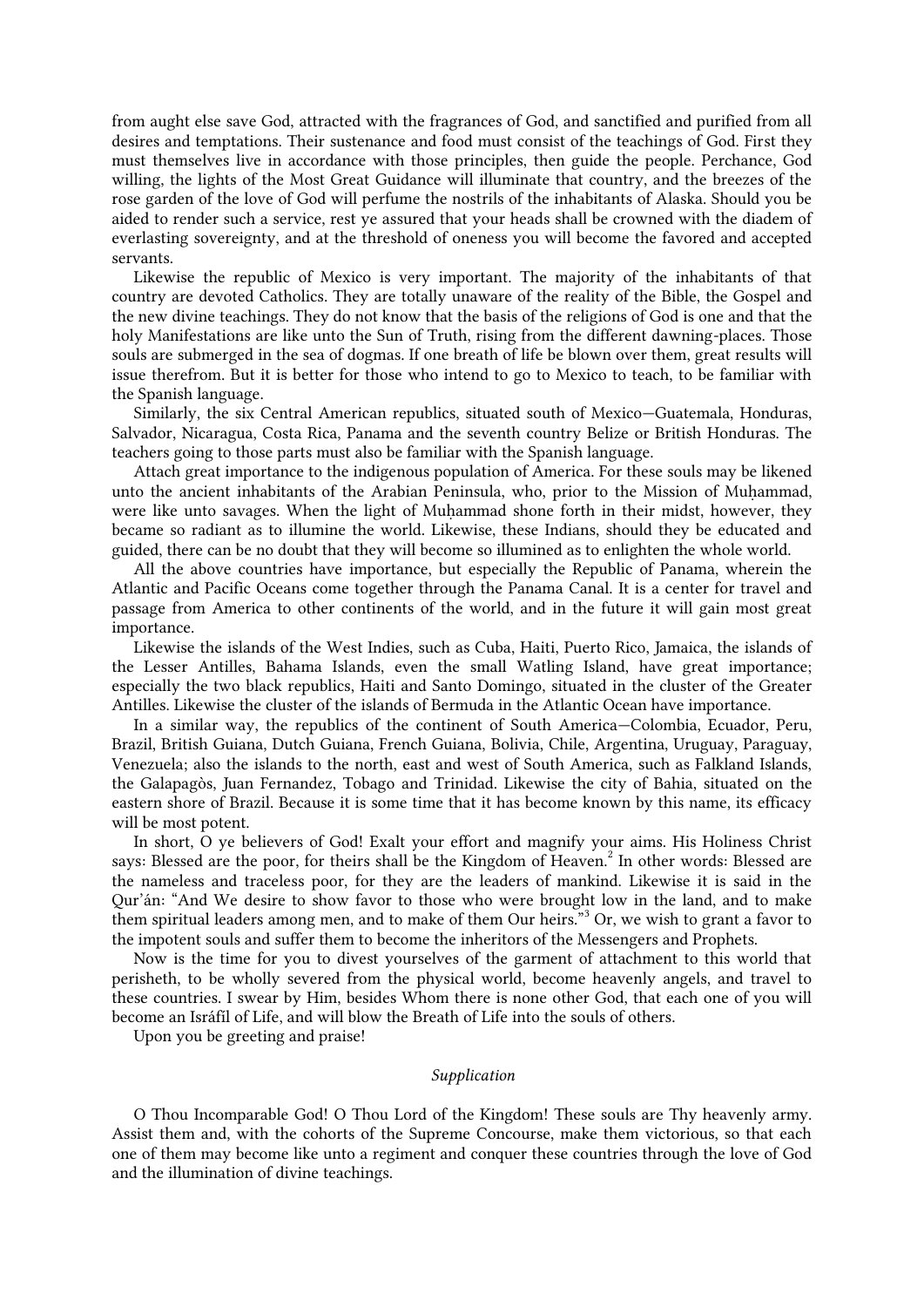O God! Be Thou their supporter and their helper, and in the wilderness, the mountain, the valley, the forests, the prairies and the seas, be Thou their confidant—so that they may cry out through the power of the Kingdom and the breath of the Holy Spirit.

<span id="page-7-0"></span>Verily, Thou art the Powerful, the Mighty and the Omnipotent, and Thou art the Wise, the Hearing and the Seeing.

# • • • 7

## Tablet to the Bahá'ís of the United States and Canada

\*

Revealed on April 11, 1916, in 'Abdu'l‑Bahá's room at the house in Bahjí, and addressed to the Bahá'ís of the United States and Canada.

#### \*

*He is God! O ye real Bahá'ís of America:*

Praise be to His Highness the Desired One that ye have become confirmed in the promotion of divine teachings in that vast Continent, raised the call of the Kingdom of God in that region and announced the glad tidings of the manifestation of the Lord of Hosts and His Highness the Promised One. Thanks be unto the Lord that ye have become assisted and confirmed in this aim. This is purely through the confirmations of the Lord of Hosts and the breaths of the Holy Spirit. The full measure of your success is as yet unrevealed, its significance still unapprehended. Erelong ye will, with your own eyes, witness how brilliantly every one of you, even as a shining star, will radiate in the firmament of your country the light of divine Guidance, and will bestow upon its people the glory of an everlasting life.

Consider! The station and the confirmation of the apostles in the time of Christ was not known, and no one looked on them with the feeling of importance—nay, rather, they persecuted and ridiculed them. Later on it became evident what crowns studded with the brilliant jewels of guidance were placed on the heads of the apostles, Mary Magdalene and Mary the mother of John.

The range of your future achievements still remains undisclosed. I fervently hope that in the near future the whole earth may be stirred and shaken by the results of your achievements. The hope, therefore, which 'Abdu'l‑Bahá cherishes for you is that the same success which has attended your efforts in America may crown your endeavors in other parts of the world, that through you the fame of the Cause of God may be diffused throughout the East and the West and the advent of the Kingdom of the Lord of Hosts be proclaimed in all the five continents of the globe.

The moment this divine Message is carried forward by the American believers from the shores of America and is propagated through the continents of Europe, of Asia, of Africa and of Australasia, and as far as the islands of the Pacific, this community will find itself securely established upon the throne of an everlasting dominion. Then will all the peoples of the world witness that this community is spiritually illumined and divinely guided. Then will the whole earth resound with the praises of its majesty and greatness. A party speaking their languages, severed, holy, sanctified and filled with the love of God, must turn their faces to and travel through the three great island groups of the Pacific Ocean—Polynesia, Micronesia and Melanesia, and the islands attached to these groups, such as New Guinea, Borneo, Java, Sumatra, Philippine Islands, Solomon Islands, Fiji Islands, New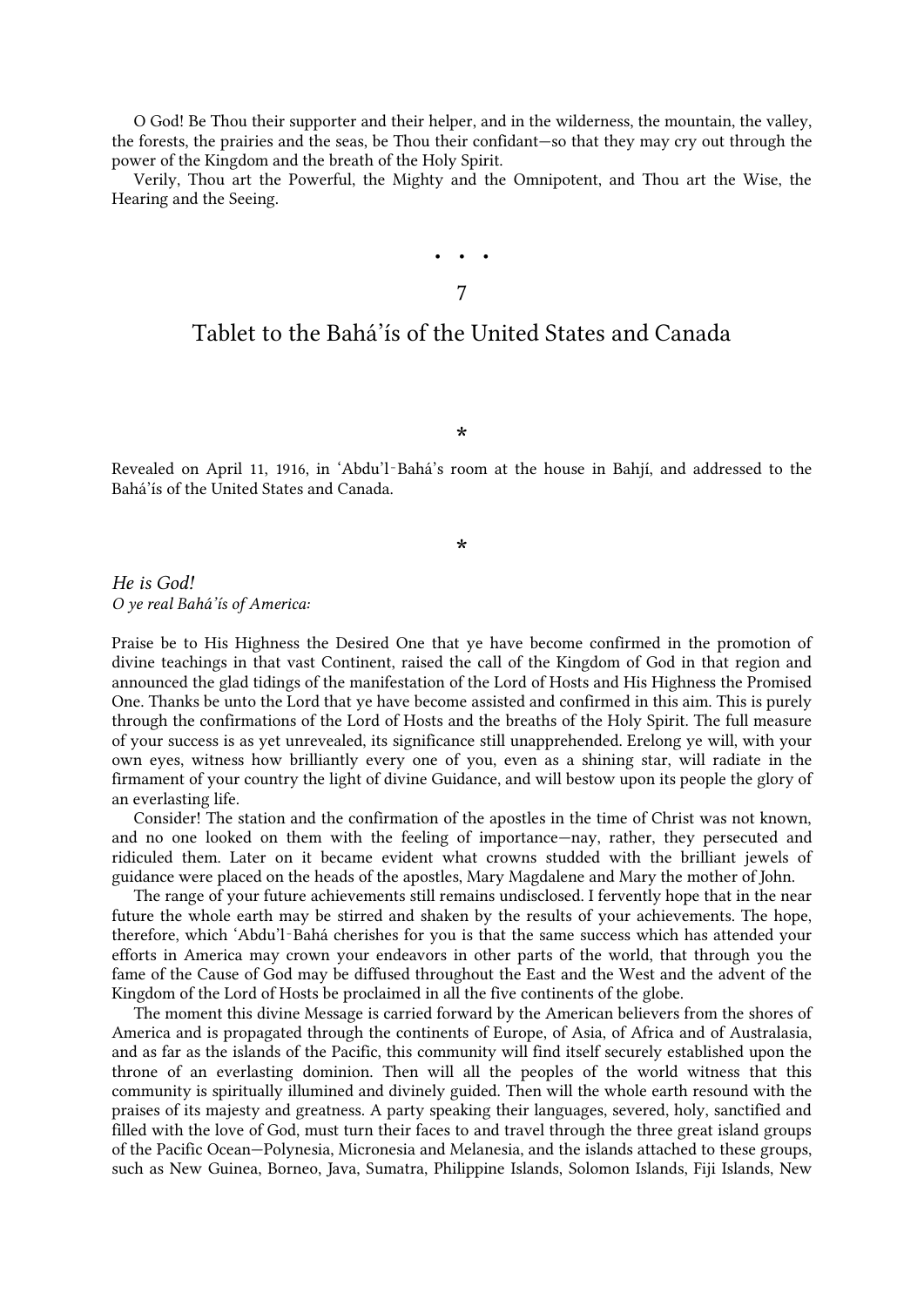Hebrides, Loyalty Islands, New Caledonia, Bismarck Archipelago, Ceram, Celebes, Friendly Islands, Samoa Islands, Society Islands, Caroline Islands, Low Archipelago, Marquesas, Hawaiian Islands, Gilbert Islands, Moluccas, Marshall Islands, Timor and the other islands. With hearts overflowing with the love of God, with tongues commemorating the mention of God, with eyes turned to the Kingdom of God, they must deliver the glad tidings of the manifestation of the Lord of Hosts to all the people. Know ye of a certainty that whatever gathering ye enter, the waves of the Holy Spirit are surging over it, and the heavenly grace of the Blessed Beauty encompasseth that gathering.

Consider ye, that Miss Agnes Alexander, the daughter of the Kingdom, the beloved maidservant of the Blessed Perfection, traveled alone to the Hawaiian Islands, to the Island of Honolulu, and now she is gaining spiritual victories in Japan! Reflect ye how this daughter was confirmed in the Hawaiian Islands. She became the cause of the guidance of a gathering of people.

Likewise Miss Knobloch traveled alone to Germany. To what a great extent she became confirmed! Therefore, know ye of a certainty that whosoever arises in this day to diffuse the divine fragrances, the cohorts of the Kingdom of God shall confirm him and the bestowals and the favors of the Blessed Perfection shall encircle him.

O that I could travel, even though on foot and in the utmost poverty, to these regions, and, raising the call of "Yá Bahá'u'l-Abhá" in cities, villages, mountains, deserts and oceans, promote the divine teachings! This, alas, I cannot do. How intensely I deplore it! Please God, ye may achieve it.

At this time, in the Hawaiian Islands, through the efforts of Miss Alexander, a number of souls have reached the shore of the sea of faith! Consider ye, what happiness, what joy is this! I declare by the Lord of Hosts that had this respected daughter founded an empire, that empire would not have been so great! For this sovereignty is eternal sovereignty and this glory is everlasting glory.

Likewise, if some teachers go to other islands and other parts, such as the continent of Australia, New Zealand, Tasmania, also to Japan, Asiatic Russia, Korea, French Indochina, Siam, Straits Settlements, India, Ceylon and Afghanistan, most great results will be forthcoming. How good would it be were there any possibility of a commission composed of men and women, to travel together through China and Japan—so that this bond of love may become strengthened, and through this going and coming they may establish the oneness of the world of humanity, summon the people to the Kingdom of God and spread the teachings.

Similarly, if possible, they should travel to the continent of Africa, Canary Islands, Cape Verde Islands, Madeira Islands, Réunion Islands, St. Helena, Zanzibar, Mauritius, etc., and in those countries summon the people to the Kingdom of God and raise the cry of "Yá Bahá'u'l-Abhá!" They must also upraise the flag of the oneness of the world of humanity in the island of Madagascar.

Books and pamphlets must be either translated or composed in the languages of these countries and islands, to be circulated in every part and in all directions.

It is said that in South Africa, a diamond mine is discovered. Although this mine is most valuable, yet after all it is stone. Perchance, God willing, the mine of humanity may be discovered and the brilliant pearls of the Kingdom be found.

In brief, this world-consuming war has set such a conflagration to the hearts that no word can describe it. In all the countries of the world the longing for universal peace is taking possession of the consciousness of men. There is not a soul who does not yearn for concord and peace. A most wonderful state of receptivity is being realized. This is through the consummate wisdom of God, so that capacity may be created, the standard of the oneness of the world of humanity be upraised, and the fundamental of universal peace and the divine principles be promoted in the East and the West.

Therefore, O ye believers of God! Show ye an effort and after this war spread ye the synopsis of the divine teachings in the British Isles, France, Germany, Austria-Hungary, Russia, Italy, Spain, Belgium, Switzerland, Norway, Sweden, Denmark, Holland, Portugal, Rumania, Serbia, Montenegro, Bulgaria, Greece, Andorra, Liechtenstein, Luxemburg, Monaco, San Marino, Balearic Isles, Corsica, Sardinia, Sicily, Crete, Malta, Iceland, Faroe Islands, Shetland Islands, Hebrides and Orkney Islands.

In all these countries, like unto the morning stars shine ye forth from the horizon of guidance. Thus far ye have been untiring in your labors. Let your exertions henceforth increase a thousandfold. Summon the people in these countries, capitals, islands, assemblies and churches to enter the Abhá Kingdom. The scope of your exertions must needs be extended. The wider its range, the more striking will be the evidence of divine assistance.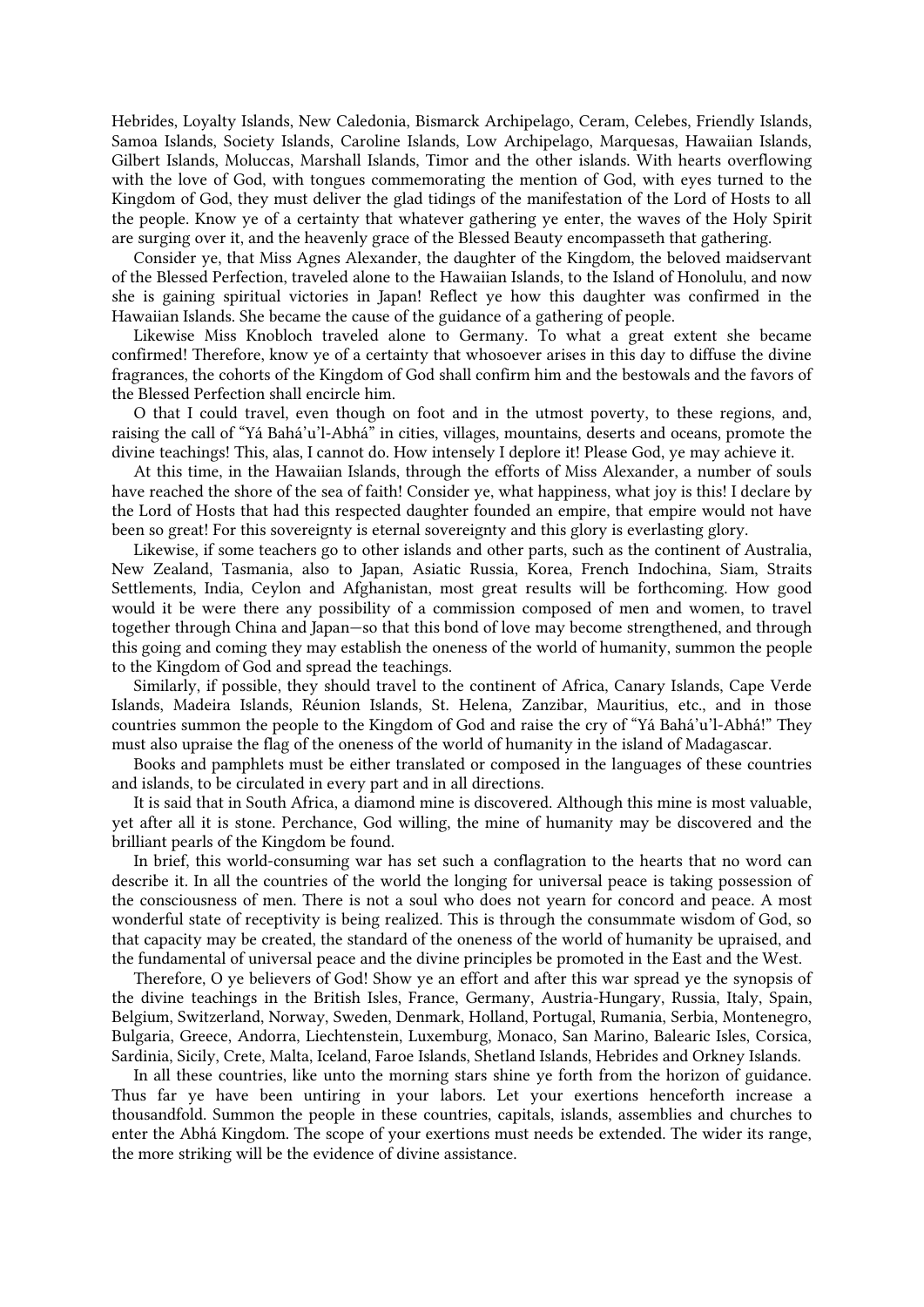You have observed that while 'Abdu'l-Bahá was in the utmost bodily weakness and feebleness, while he was indisposed, and had not the power to move—notwithstanding this physical state he traveled through many countries, in Europe and America, and in churches, meetings and conventions was occupied with the promotion of the divine principles and summoned the people to the manifestation of the Kingdom of Abhá. You have also observed how the confirmations of the Blessed Perfection encompassed all. What result is forthcoming from material rest, tranquillity, luxury and attachment to this corporeal world? It is evident that the man who pursues these things will in the end become afflicted with regret and loss.

Consequently, one must close his eyes wholly to these thoughts, long for eternal life, the sublimity of the world of humanity, the celestial developments, the Holy Spirit, the promotion of the Word of God, the guidance of the inhabitants of the globe, the promulgation of universal peace and the proclamation of the oneness of the world of humanity! This is the work! Otherwise like unto other animals and birds one must occupy himself with the requirements of this physical life, the satisfaction of which is the highest aspiration of the animal kingdom, and one must stalk across the earth like unto the quadrupeds.

Consider ye! No matter how much man gains wealth, riches and opulence in this world, he will not become as independent as a cow. For these fattened cows roam freely over the vast tableland. All the prairies and meadows are theirs for grazing, and all the springs and rivers are theirs for drinking! No matter how much they graze, the fields will not be exhausted! It is evident that they have earned these material bounties with the utmost facility.

Still more ideal than this life is the life of the bird. A bird, on the summit of a mountain, on the high, waving branches, has built for itself a nest more beautiful than the palaces of the kings! The air is in the utmost purity, the water cool and clear as crystal, the panorama charming and enchanting. In such glorious surroundings, he expends his numbered days. All the harvests of the plain are his possessions, having earned all this wealth without the least labor. Hence, no matter how much man may advance in this world, he shall not attain to the station of this bird! Thus it becomes evident that in the matters of this world, however much man may strive and work to the point of death, he will be unable to earn the abundance, the freedom and the independent life of a small bird. This proves and establishes the fact that man is not created for the life of this ephemeral world—nay, rather, is he created for the acquirement of infinite perfections, for the attainment to the sublimity of the world of humanity, to be drawn nigh unto the divine threshold, and to sit on the throne of everlasting sovereignty!

Upon you be Bahá'u'l-Abhá!

Whoever sets out on a teaching journey to any place, let him recite this prayer day and night during his travels in foreign lands:

O God, my God! Thou seest me enraptured and attracted toward Thy glorious kingdom, enkindled with the fire of Thy love amongst mankind, a herald of Thy kingdom in these vast and spacious lands, severed from aught else save Thee, relying on Thee, abandoning rest and comfort, remote from my native home, a wanderer in these regions, a stranger fallen upon the ground, humble before Thine exalted threshold, submissive toward the heaven of Thine omnipotent glory, supplicating Thee in the dead of night and at the break of dawn, entreating and invoking Thee at morn and at eventide to graciously aid me to serve Thy Cause, to spread abroad Thy teachings and to exalt Thy Word throughout the East and the West.

O Lord! Strengthen my back, enable me to serve Thee with the utmost endeavor, and leave me not to myself, lonely and helpless in these regions.

O Lord! Grant me communion with Thee in my loneliness, and be my companion in these foreign lands.

Verily, Thou art the Confirmer of whomsoever Thou willest in that which Thou desirest, and, verily, Thou art the All-Powerful, the Omnipotent.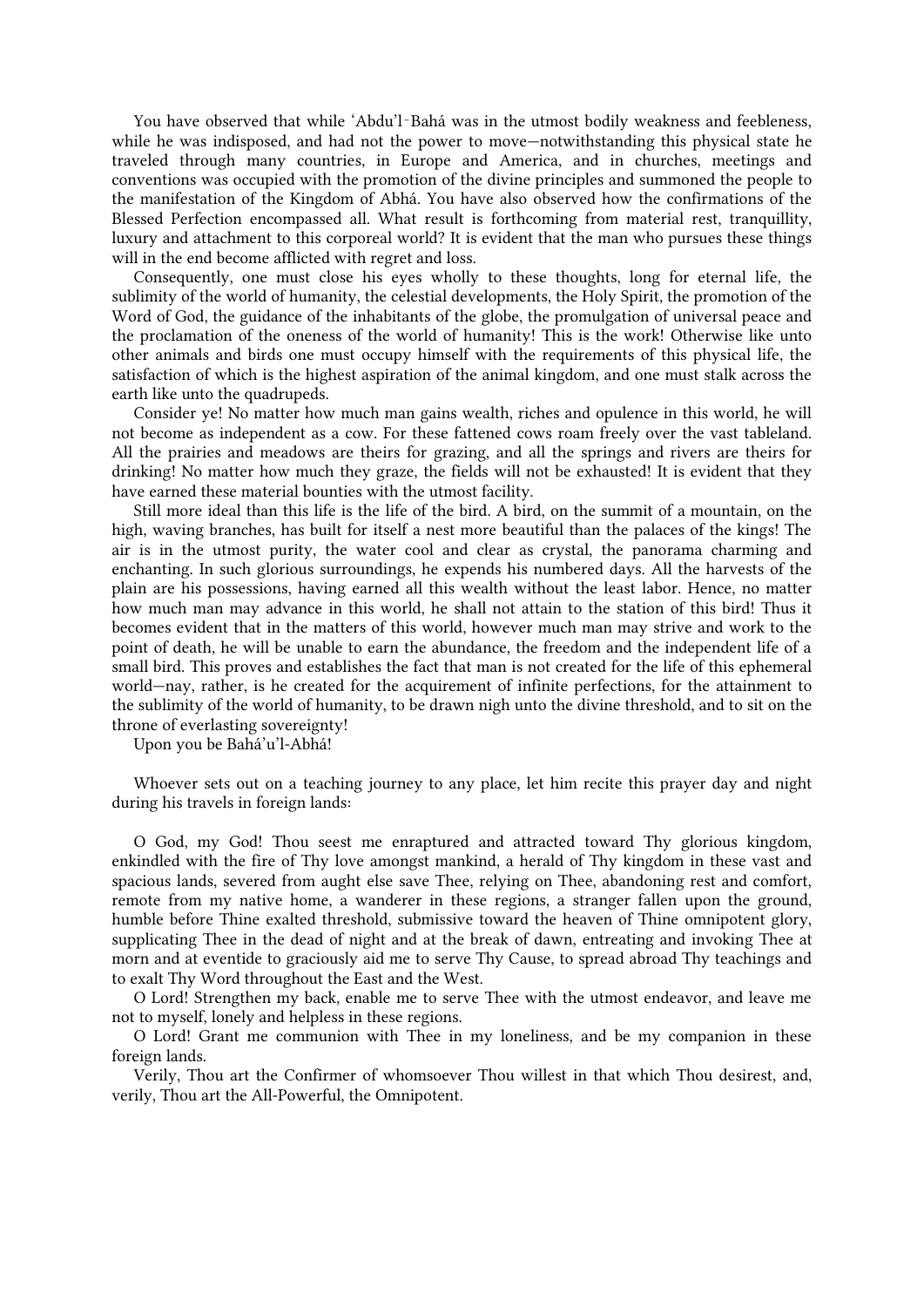## <span id="page-10-0"></span>Tablet to the Bahá'ís of the United States and Canada

\*

Revealed on April 19, 1916, in 'Abdu'l‑Bahá's room at the house in Bahjí; on April 20, in the pilgrims' quarters of the house in Bahjí; on April 22, in the garden adjacent to the Shrine of Bahá'u'lláh, and addressed to the Bahá'ís of the United States and Canada.

\*

*He is God! O ye Apostles of Bahá'u'lláh! May my life be sacrificed for you!*

The Blessed Person of the Promised One is interpreted in the Holy Book as the Lord of Hosts—the heavenly armies. By heavenly armies those souls are intended who are entirely freed from the human world, transformed into celestial spirits and have become divine angels. Such souls are the rays of the Sun of Reality who will illumine all the continents. Each one is holding in his hand a trumpet, blowing the breath of life over all the regions. They are delivered from human qualities and the defects of the world of nature, are characterized with the characteristics of God, and are attracted with the fragrances of the Merciful. Like unto the apostles of Christ, who were filled with Him, these souls also have become filled with His Holiness Bahá'u'lláh; that is, the love of Bahá'u'lláh has so mastered every organ, part and limb of their bodies, as to leave no effect from the promptings of the human world.

These souls are the armies of God and the conquerors of the East and the West. Should one of them turn his face toward some direction and summon the people to the Kingdom of God, all the ideal forces and lordly confirmations will rush to his support and reinforcement. He will behold all the doors open and all the strong fortifications and impregnable castles razed to the ground. Singly and alone he will attack the armies of the world, defeat the right and left wings of the hosts of all the countries, break through the lines of the legions of all the nations and carry his attack to the very center of the powers of the earth. This is the meaning of the Hosts of God.

Any soul from among the believers of Bahá'u'lláh who attains to this station will become known as the Apostle of Bahá'u'lláh. Therefore strive ye with heart and soul so that ye may reach this lofty and exalted position, be established on the throne of everlasting glory, and crown your heads with the shining diadem of the Kingdom, whose brilliant jewels may irradiate upon centuries and cycles.

O ye kind friends! Uplift your magnanimity and soar high toward the apex of heaven so that your blessed hearts may become illumined more and more, day by day, through the rays of the Sun of Reality, that is, His Holiness Bahá'u'lláh; at every moment the spirits may obtain a new life, and the darkness of the world of nature may be entirely dispelled; thus you may become incarnate light and personified spirit, become entirely unaware of the sordid matters of this world and in touch with the affairs of the divine world.

Behold the portals which Bahá'u'lláh hath opened before you! Consider how exalted and lofty is the station you are destined to attain; how unique the favors with which you have been endowed. Should we become intoxicated with this cup, the sovereignty of this globe of earth will become lower in our estimation than children's play. Should they place in the arena the crown of the

• • • 8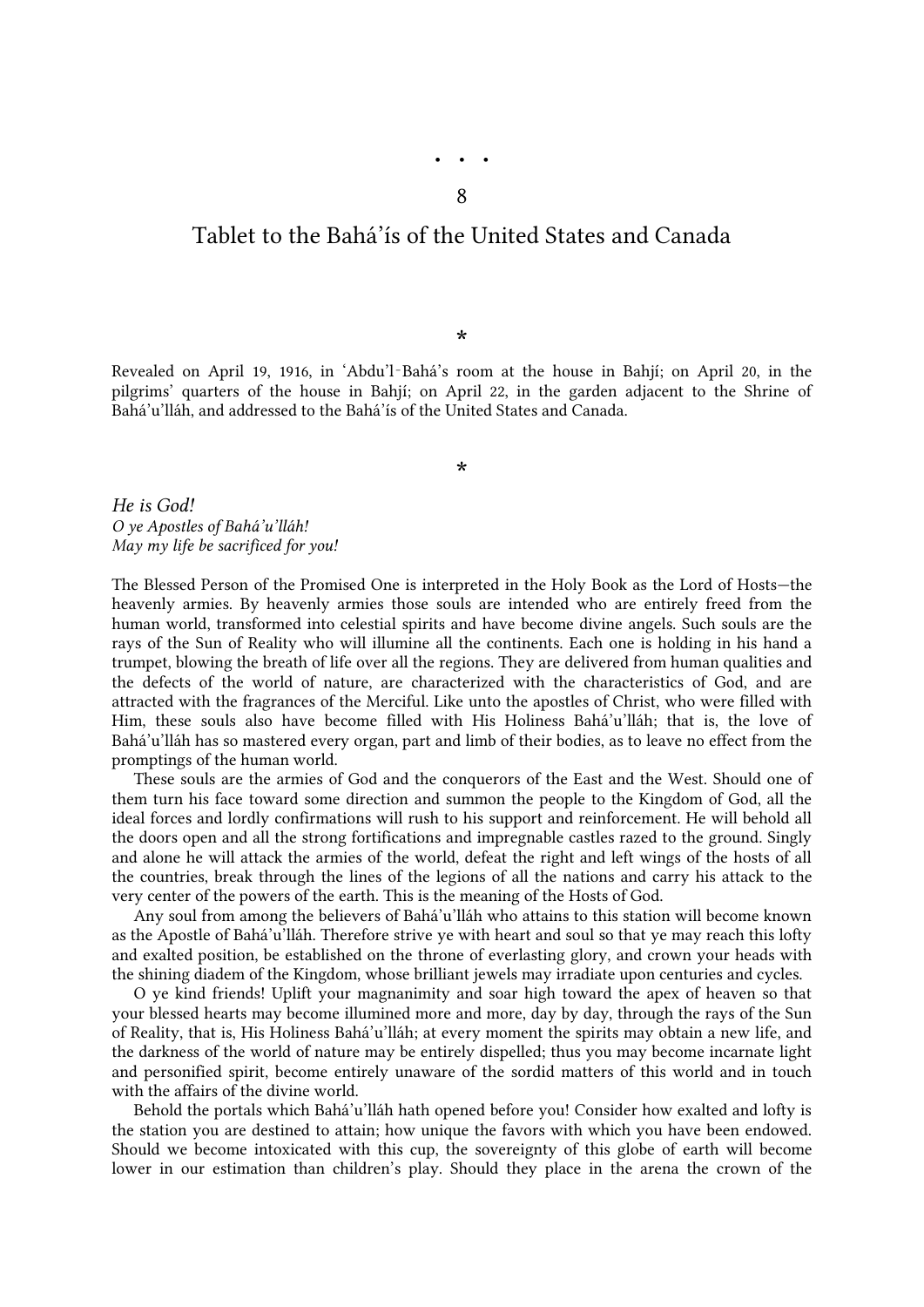government of the whole world, and invite each one of us to accept it, undoubtedly we shall not condescend, and shall refuse to accept it.

To attain to this supreme station is, however, dependent on the realization of certain conditions:

The first condition is firmness in the Covenant of God. For the power of the Covenant will protect the Cause of Bahá'u'lláh from the doubts of the people of error. It is the fortified fortress of the Cause of God and the firm pillar of the religion of God. Today no power can conserve the oneness of the Bahá'í world save the Covenant of God; otherwise differences like unto a most great tempest will encompass the Bahá'í world. It is evident that the axis of the oneness of the world of humanity is the power of the Covenant and nothing else. Had the Covenant not come to pass, had it not been revealed from the Supreme Pen and had not the Book of the Covenant, like unto the ray of the Sun of Reality, illuminated the world, the forces of the Cause of God would have been utterly scattered and certain souls who were the prisoners of their own passions and lusts would have taken into their hands an axe, cutting the root of this Blessed Tree. Every person would have pushed forward his own desire and every individual aired his own opinion! Notwithstanding this great Covenant, a few negligent souls galloped with their chargers into the battlefield, thinking perchance they might be able to weaken the foundation of the Cause of God: but praise be to God all of them were afflicted with regret and loss, and erelong they shall see themselves in poignant despair. Therefore, in the beginning the believers must make their steps firm in the Covenant so that the confirmations of Bahá'u'lláh may encircle them from all sides, the cohorts of the Supreme Concourse may become their supporters and helpers, and the exhortations and advices of 'Abdu'l‑Bahá, like unto the pictures engraved on stone, may remain permanent and ineffaceable in the tablets of all hearts.

The second condition: Fellowship and love amongst the believers. The divine friends must be attracted to and enamored of each other and ever be ready and willing to sacrifice their own lives for each other. Should one soul from amongst the believers meet another, it must be as though a thirsty one with parched lips has reached to the fountain of the water of life, or a lover has met his true beloved. For one of the greatest divine wisdoms regarding the appearance of the holy Manifestations is this: The souls may come to know each other and become intimate with each other; the power of the love of God may make all of them the waves of one sea, the flowers of one rose garden, and the stars of one heaven. This is the wisdom for the appearance of the holy Manifestations! When the most great bestowal reveals itself in the hearts of the believers, the world of nature will be transformed, the darkness of the contingent being will vanish, and heavenly illumination will be obtained. Then the whole world will become the Paradise of Abhá, every one of the believers of God will become a blessed tree, producing wonderful fruits.

O ye friends! Fellowship, fellowship! Love, love! Unity, unity!—so that the power of the Bahá'í Cause may appear and become manifest in the world of existence. My thoughts are turned towards you, and my heart leaps within me at your mention. Could ye know how my soul glows with your love, so great a happiness would flood your hearts as to cause you to become enamored with each other.

<span id="page-11-0"></span>The third condition: Teachers must continually travel to all parts of the continent, nay, rather, to all parts of the world, but they must travel like 'Abdu'l‑Bahá, who journeyed throughout the cities of America. He was sanctified and free from every attachment and in the utmost severance. Just as His Holiness Christ says: Shake off the very dust from your feet[.](#page-25-13)<sup>1</sup>

You have observed that while in America many souls in the utmost of supplication and entreaty desired to offer some gifts, but this servant, in accord with the exhortations and behests of the Blessed Perfection, never accepted a thing, although on certain occasions we were in most straitened circumstances. But on the other hand, if a soul for the sake of God, voluntarily and out of his pure desire, wishes to offer a contribution (toward the expenses of a teacher) in order to make the contributor happy, the teacher may accept a small sum, but must live with the utmost contentment.

The aim is this: The intention of the teacher must be pure, his heart independent, his spirit attracted, his thought at peace, his resolution firm, his magnanimity exalted and in the love of God a shining torch. Should he become as such, his sanctified breath will even affect the rock; otherwise there will be no result whatsoever. As long as a soul is not perfected, how can he efface the defects of others? Unless he is detached from aught else save God, how can he teach severance to others?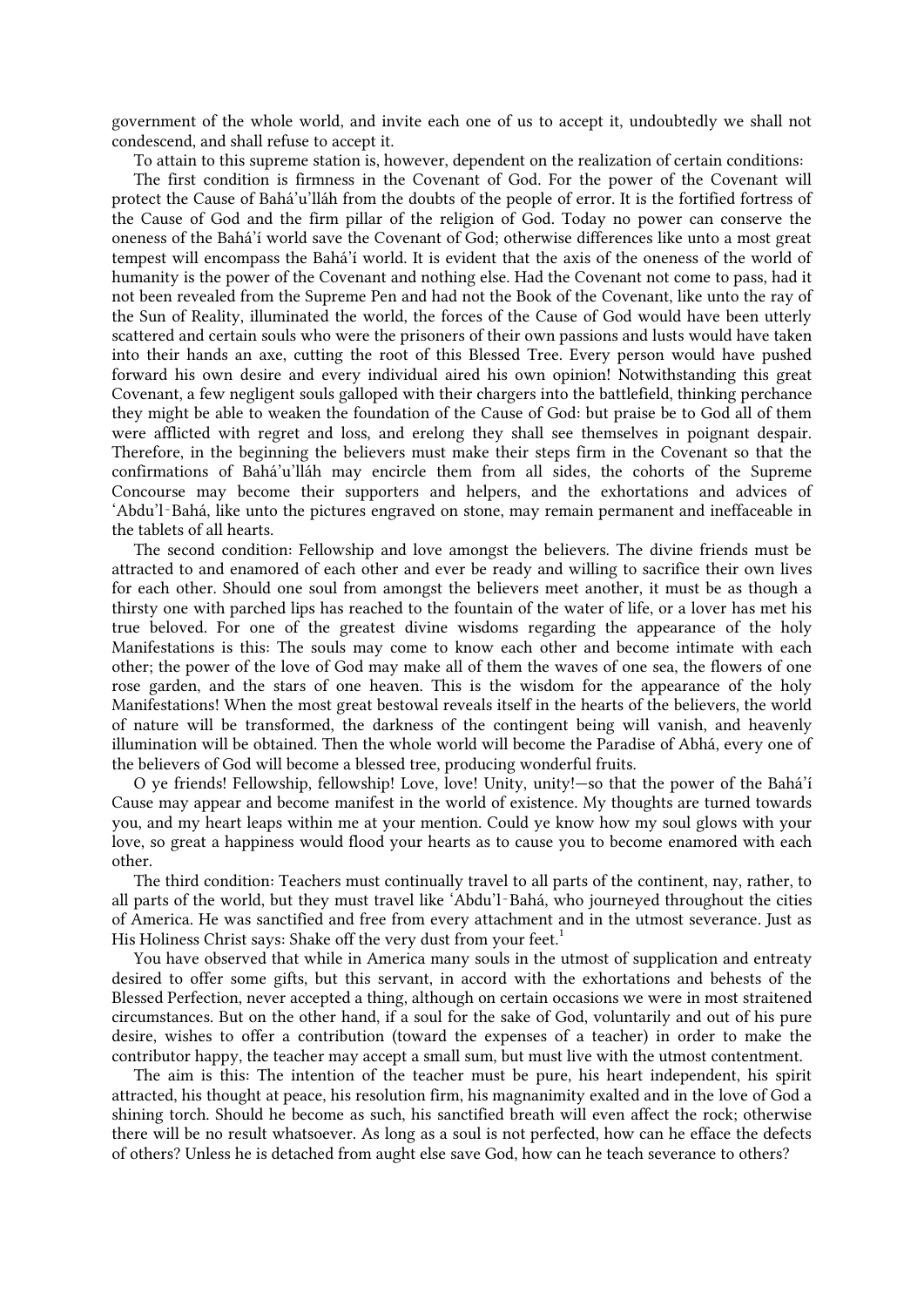In short, O ye believers of God! Endeavor ye, so that you may take hold of every means in the promulgation of the religion of God and the diffusion of the fragrances of God.

Amongst other things is the holding of the meetings for teaching so that blessed souls and the old ones from amongst the believers may gather together the youths of the love of God in schools of instruction and teach them all the divine proofs and irrefragable arguments, explain and elucidate the history of the Cause, and interpret also the prophecies and proofs which are recorded and are extant in the divine books and epistles regarding the manifestation of the Promised One, so that the young ones may go in perfect knowledge in all these degrees.

Likewise, whenever it is possible a committee must be organized for the translation of the Tablets. Wise souls who have mastered and studied perfectly the Persian, Arabic, and other foreign languages, or know one of the foreign languages, must commence translating Tablets and books containing the proofs of this Revelation, and publishing those books, circulate them throughout the five continents of the globe.

Similarly, the magazine, the *Star of the West*, must be edited with the utmost regularity, but its contents must be the promulgation of the Cause of God that both East and West may become informed of the most important events.

In short, in all the meetings, whether public or private, nothing should be discussed save that which is under consideration, and all the articles be centered around the Cause of God. Promiscuous talk must not be dragged in and contention is absolutely forbidden.

The teachers traveling in different directions must know the language of the country in which they will enter. For example, a person being proficient in the Japanese language may travel to Japan, or a person knowing the Chinese language may hasten to China, and so forth.

In short, after this universal war, the people have obtained extraordinary capacity to hearken to the divine teachings, for the wisdom of this war is this: That it may become proven to all that the fire of war is world-consuming, whereas the rays of peace are world-enlightening. One is death, the other is life; this is extinction, that is immortality; one is the most great calamity, the other is the most great bounty; this is darkness, that is light; this is eternal humiliation and that is everlasting glory; one is the destroyer of the foundation of man, the other is the founder of the prosperity of the human race.

Consequently, a number of souls may arise and act in accordance with the aforesaid conditions, and hasten to all parts of the world, especially from America to Europe, Africa, Asia and Australia, and travel through Japan and China. Likewise, from Germany teachers and believers may travel to the continents of America, Africa, Japan and China; in brief, they may travel through all the continents and islands of the globe. Thus in a short space of time, most wonderful results will be produced, the banner of universal peace will be waving on the apex of the world and the lights of the oneness of the world of humanity may illumine the universe.

In brief, O ye believers of God! The text of the divine Book is this: If two souls quarrel and contend about a question of the divine questions, differing and disputing, both are wrong. The wisdom of this incontrovertible law of God is this: That between two souls from amongst the believers of God, no contention and dispute may arise; that they may speak with each other with infinite amity and love. Should there appear the least trace of controversy, they must remain silent, and both parties must continue their discussions no longer, but ask the reality of the question from the Interpreter. This is the irrefutable command!

Upon you be Bahá'u'l-Abhá!

#### *Supplication*

O God, my God! Thou seest how black darkness is enshrouding all regions, how all countries are burning with the flame of dissension, and the fire of war and carnage is blazing throughout the East and the West. Blood is flowing, corpses bestrew the ground, and severed heads are fallen on the dust of the battlefield.

O Lord! Have pity on these ignorant ones and look upon them with the eye of forgiveness and pardon. Extinguish this fire, so that these dense clouds which obscure the horizon may be scattered, the Sun of Reality shine forth with the rays of conciliation, this intense gloom be dispelled and the resplendent light of peace shed its radiance upon all countries.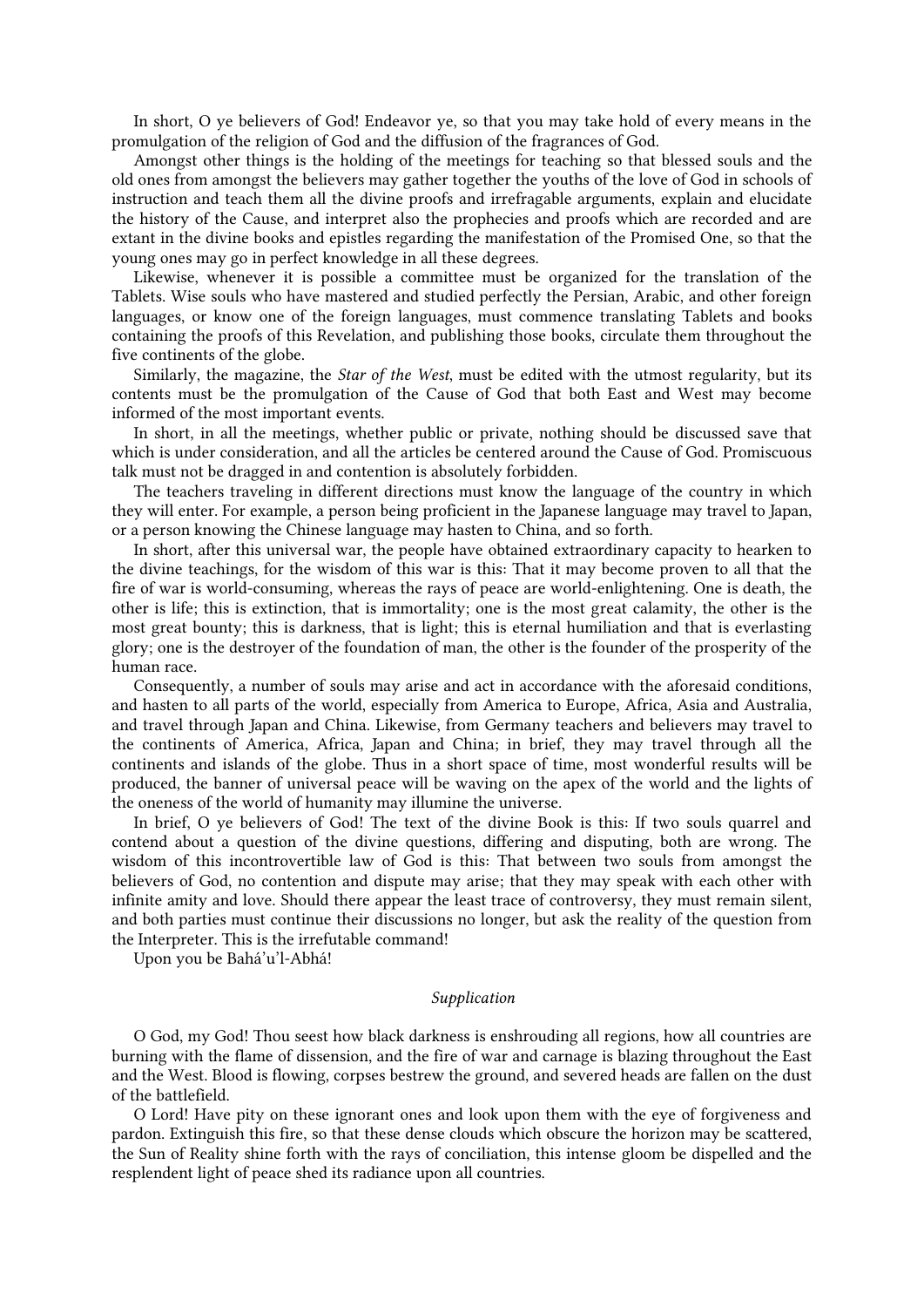O Lord! Draw up the people from the abyss of the ocean of hatred and enmity, and deliver them from this impenetrable darkness. Unite their hearts, and brighten their eyes with the light of peace and reconciliation. Deliver them from the depths of war and bloodshed, and free them from the darkness of error. Remove the veil from their eyes, and enlighten their hearts with the light of guidance. Treat them with Thy tender mercy and compassion, and deal not with them according to Thy justice and wrath which cause the limbs of the mighty to quake.

O Lord! Wars have persisted. Distress and anxiety have waxed great and every flourishing region is laid waste.

O Lord! Hearts are heavy, and souls are in anguish. Have mercy on these poor souls and do not leave them to the excesses of their own desires.

O Lord! Make manifest in Thy lands humble and submissive souls, their faces illumined with the rays of guidance, severed from the world, extolling Thy Name, uttering Thy praise, and diffusing the fragrance of Thy holiness amongst mankind.

O Lord! Strengthen their backs, gird up their loins, and enrapture their hearts with the most mighty signs of Thy love.

O Lord! Verily, they are weak, and Thou art the Powerful and the Mighty; they are impotent, and Thou art the Helper and the Merciful.

O Lord! The ocean of rebellion is surging, and these tempests will not be stilled save through Thy boundless grace which hath embraced all regions.

O Lord! Verily, the people are in the abyss of passion, and naught can save them but Thine infinite bounties.

O Lord! Dispel the darkness of these corrupt desires, and illumine the hearts with the lamp of Thy love through which all countries will erelong be enlightened. Confirm, moreover, Thy loved ones, those who, leaving their homelands, their families and their children, have, for the love of Thy Beauty, traveled to foreign countries to diffuse Thy fragrances and promulgate Thy teachings. Be Thou their companion in their loneliness, their helper in a strange land, the remover of their sorrows, their comforter in calamity. Be Thou a refreshing draught for their thirst, a healing medicine for their ills and a balm for the burning ardor of their hearts.

<span id="page-13-0"></span>Verily, Thou art the Most Generous, the Lord of grace abounding, and, verily, Thou art the Compassionate and the Merciful.

> • • • 9

### Tablet to the Bahá'ís of the Northeastern States

\*

Revealed on February 2, 1917, in Ismá'íl Áqá's room at the house of 'Abdu'l‑Bahá in Haifa, and addressed to the Bahá'ís of the nine Northeastern States of the United States: Maine, Massachusetts, New Hampshire, Rhode Island, Connecticut, Vermont, Pennsylvania, New Jersey and New York.

\*

*He is God! O ye real friends:*

All countries, in the estimation of the one true God, are but one country, and all cities and villages are on an equal footing. Neither holds distinction over another. All of them are the fields of God and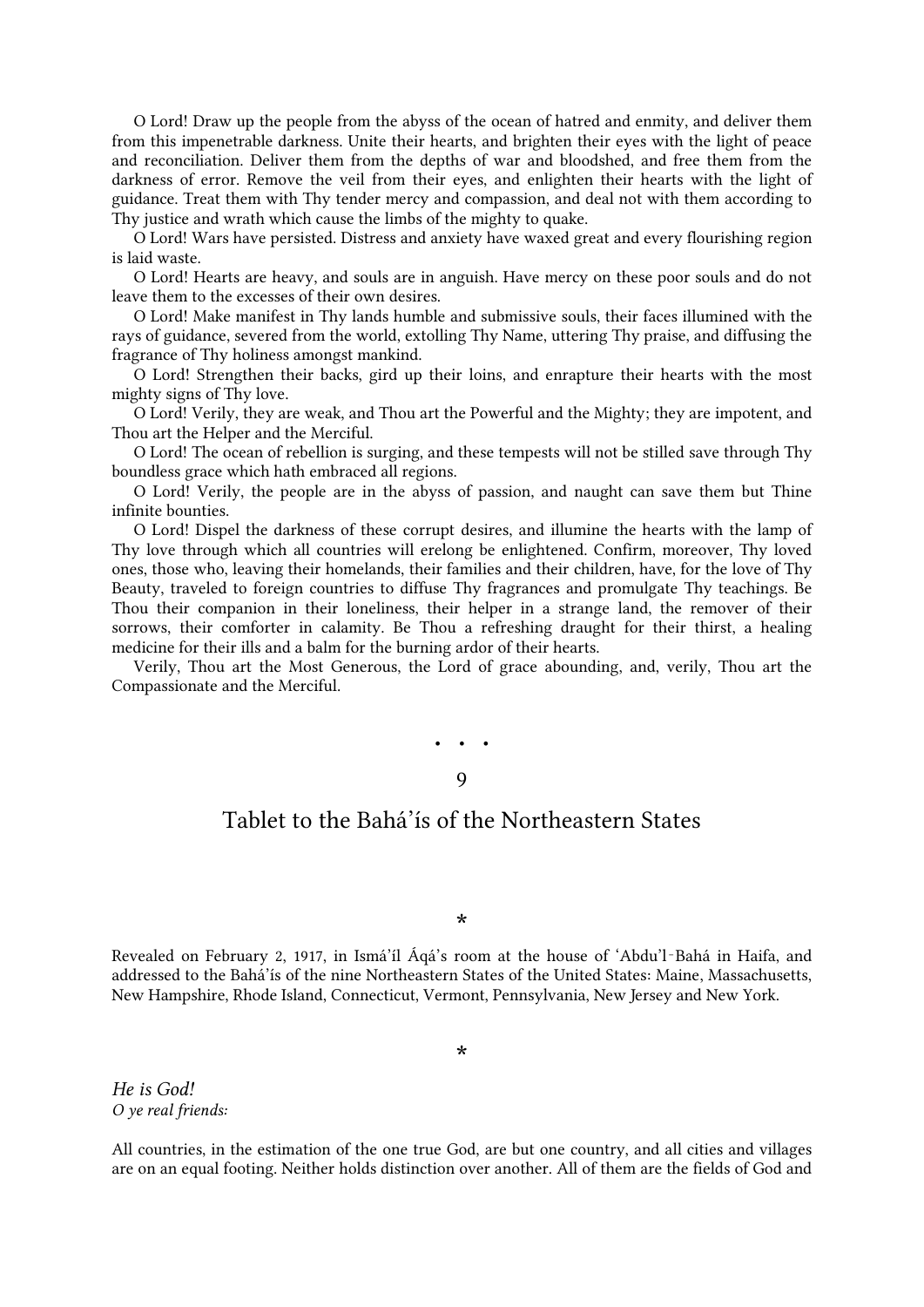the habitation of the souls of men. Through faith and certitude, and the precedence achieved by one over another, however, the dweller conferreth honor upon the dwelling, some of the countries achieve distinction, and attain a preeminent position. For instance, notwithstanding that some of the countries of Europe and of America are distinguished by, and surpass other countries in, the salubrity of their climate, the wholesomeness of their water, and the charm of their mountains, plains and prairies, yet Palestine became the glory of all nations inasmuch as all the holy and divine Manifestations, from the time of Abraham until the appearance of the Seal of the Prophets (Muhammad), have lived in, or migrated to, or traveled through, that country. Likewise, Mecca and Medina have achieved illimitable glory, as the light of Prophethood shone forth therein. For this reason Palestine and Ḥijáz have been distinguished from all other countries.

<span id="page-14-0"></span>Likewise, the continent of America is, in the eyes of the one true God, the land wherein the splendors of His light shall be revealed, where the mysteries of His Faith shall be unveiled, where the righteous will abide and the free assemble. Therefore, every section thereof is blessed: but because these nine states have been favored in faith and assurance, hence through this precedence they have obtained spiritual privilege. They must realize the value of this bounty; because they have obtained such a favor and in order to render thanksgiving for this most great bestowal, they must arise in the diffusion of divine fragrances so that the blessed verse of the Qur'án, "God is the light of heaven and earth: the similitude of His light is a niche in a wall, wherein a lamp is placed, and the lamp enclosed in a case of glass; the glass appears as if it were a shining star. It is lighted with the oil of a Blessed Tree, an olive neither of the East, nor of the West; it wanteth little but that the oil thereof would give light, although no fire touched it. This is the light added unto light. God will direct unto His light whom He pleaseth"<sup>1</sup>-may be realized.

He says: The world of nature is the world of darkness, because it is the origin of a thousand depravities; nay, rather, it is darkness upon darkness. The illumination of the world of nature is dependent upon the splendor of the Sun of Reality. The grace of guidance is like unto the candle which is enkindled in the glass of knowledge and wisdom and that glass of knowledge and wisdom is the mirror of the heart of humanity. The oil of that luminous lamp is from the fruits of the Blessed Tree and that oil is so refined that it will burn without light. When the intensity of the light and the translucency of the glass and the purity of the mirror are brought together, it will become light upon light.

In brief, in these nine blessed states 'Abdu'l‑Bahá journeyed and traveled from place to place, explained the wisdom of the heavenly books and diffused the fragrances. In most of these states he founded the divine Edifice and opened the door of teaching. In those states he sowed pure seeds and planted blessed trees.

Now the believers of God and the maidservants of the Merciful must irrigate these fields and with the utmost power engage themselves in the cultivation of these heavenly plantations so that the seeds may grow and develop, prosperity and blessing be realized and many rich and great harvests be gathered in.

The Kingdom of God is like unto a farmer who comes into possession of a piece of pure and virgin soil. Heavenly seeds are scattered therein, the clouds of divine providence pour down and the rays of the Sun of Reality shine forth.

Now all these bounties exist and appear in full in these nine states. The divine Gardener passed by that holy ground and scattered pure seeds from the lordly teachings in that field; the rain of the bounties of God poured down and the heat of the Sun of Reality—that is, the merciful confirmations—shone with the utmost splendor. It is my hope that each one of those blessed souls may become a peerless and unique irrigator and the East and the West of America may become like unto a delectable paradise so that all of you may hear from the Supreme Concourse the cry of "Blessed are you, and again blessed are you!"

Upon you be greeting and praise!

The following supplication is to be read by the teachers and friends daily:

O Thou kind Lord! Praise be unto Thee that Thou hast shown us the highway of guidance, opened the doors of the kingdom and manifested Thyself through the Sun of Reality. To the blind Thou hast given sight; to the deaf Thou hast granted hearing; Thou hast resuscitated the dead; Thou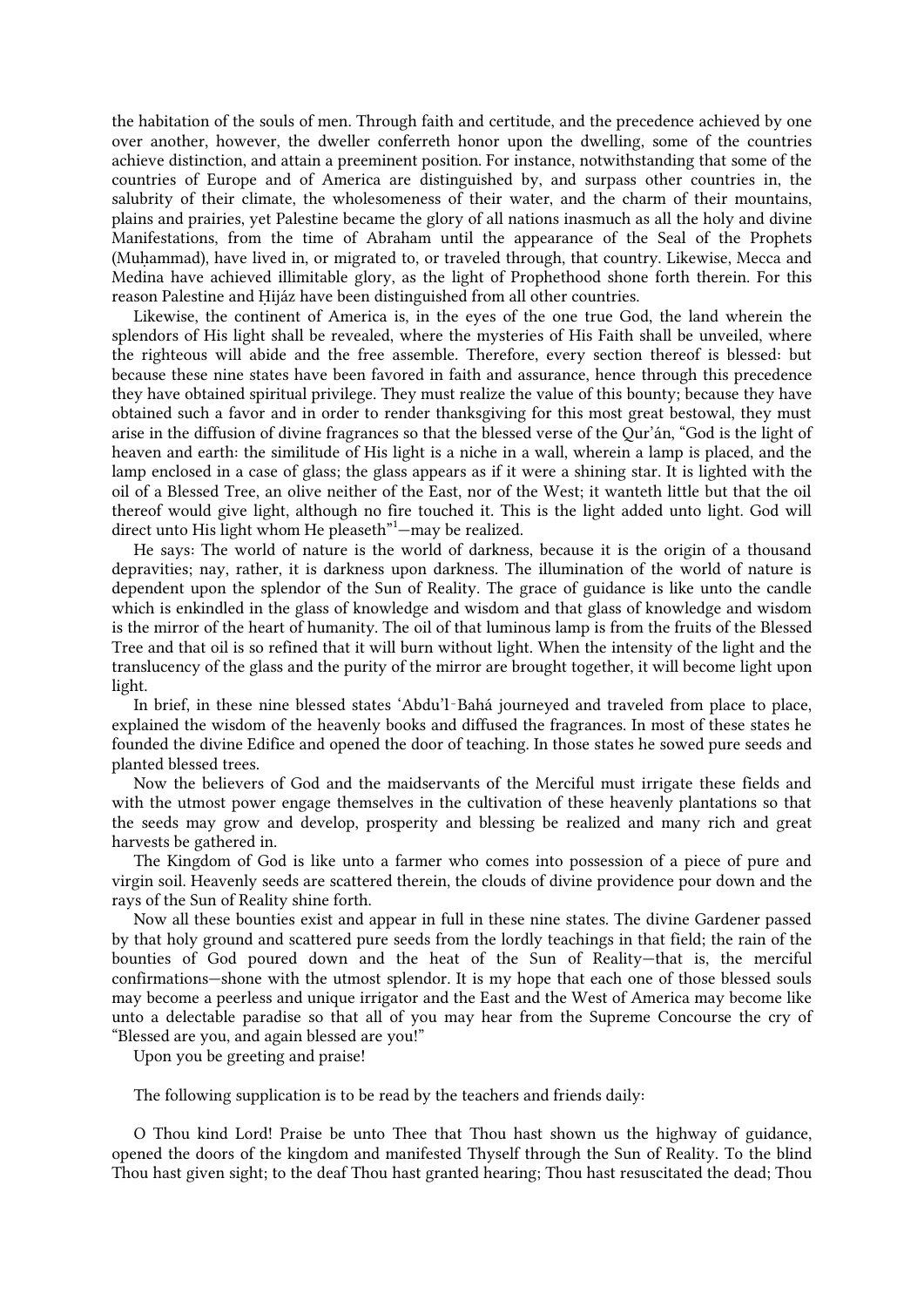hast enriched the poor; Thou hast shown the way to those who have gone astray; Thou hast led those with parched lips to the fountain of guidance; Thou hast suffered the thirsty fish to reach the ocean of reality; and Thou hast invited the wandering birds to the rose garden of grace.

<span id="page-15-1"></span>O Thou Almighty! We are Thy servants and Thy poor ones; we are remote and yearn for Thy presence, are athirst for the water of Thy fountain, are ill, longing for Thy healing. We are walking in Thy path and have no aim or hope save the diffusion of Thy fragrance, so that all souls may raise the cry: O God, "Guide us to the straight path.["](#page-25-15)<sup>2</sup> May their eyes be opened to behold the light, and may they be freed from the darkness of ignorance. May they gather around the lamp of Thy guidance. May every portionless one receive a share. May the deprived become the confidants of Thy mysteries.

O Almighty! Look upon us with the glance of mercifulness. Grant us heavenly confirmation. Bestow upon us the breath of the Holy Spirit, so that we may be assisted in Thy service and, like unto brilliant stars, shine in these regions with the light of Thy guidance.

<span id="page-15-0"></span>Verily, Thou art the Powerful, the Mighty, the Wise and the Seeing.

# • • • 10

### Tablet to the Bahá'ís of the Southern States

\*

Revealed on February 3, 1917, in Haifa in Ismá'íl Áqá's room, and addressed to the Bahá'ís of the sixteen Southern States of the United States: Delaware, Maryland, Virginia, West Virginia, North Carolina, South Carolina, Georgia, Florida, Alabama, Mississippi, Tennessee, Kentucky, Louisiana, Arkansas, Oklahoma and Texas.

#### \*

#### *O ye blessed, respected souls:*

The philosophers of the ancients, the thinkers of the Middle Ages and the scientists of this and the former centuries have all agreed upon the fact that the best and the most ideal region for the habitation of man is the temperate zone, for in this belt the intellects and thoughts rise to the highest stage of maturity, and the capability and ability of civilization manifest themselves in full efflorescence. When you read history critically and with a penetrating eye, it becomes evident that the majority of the famous men have been born, reared and have done their work in the temperate zone, while very, very few have appeared from the torrid and frigid zones.

Now these sixteen Southern States of the United States are situated in the temperate zone, and in these regions the perfections of the world of nature have been fully revealed. For the moderation of the weather, the beauty of the scenery and the geographical configuration of the country display a great effect in the world of minds and thoughts. This fact is well demonstrated through observation and experience.

Even the holy, divine Manifestations have had a nature in the utmost equilibrium, the health and wholesomeness of their bodies most perfect, their constitutions endowed with physical vigor, their powers functioning in perfect order, and the outward sensations linked with the inward perceptions, working together with extraordinary momentum and coordination.

Therefore in these sixteen states, because they are contiguous to other states and their climate being in the utmost of moderation, unquestionably the divine teachings must reveal themselves with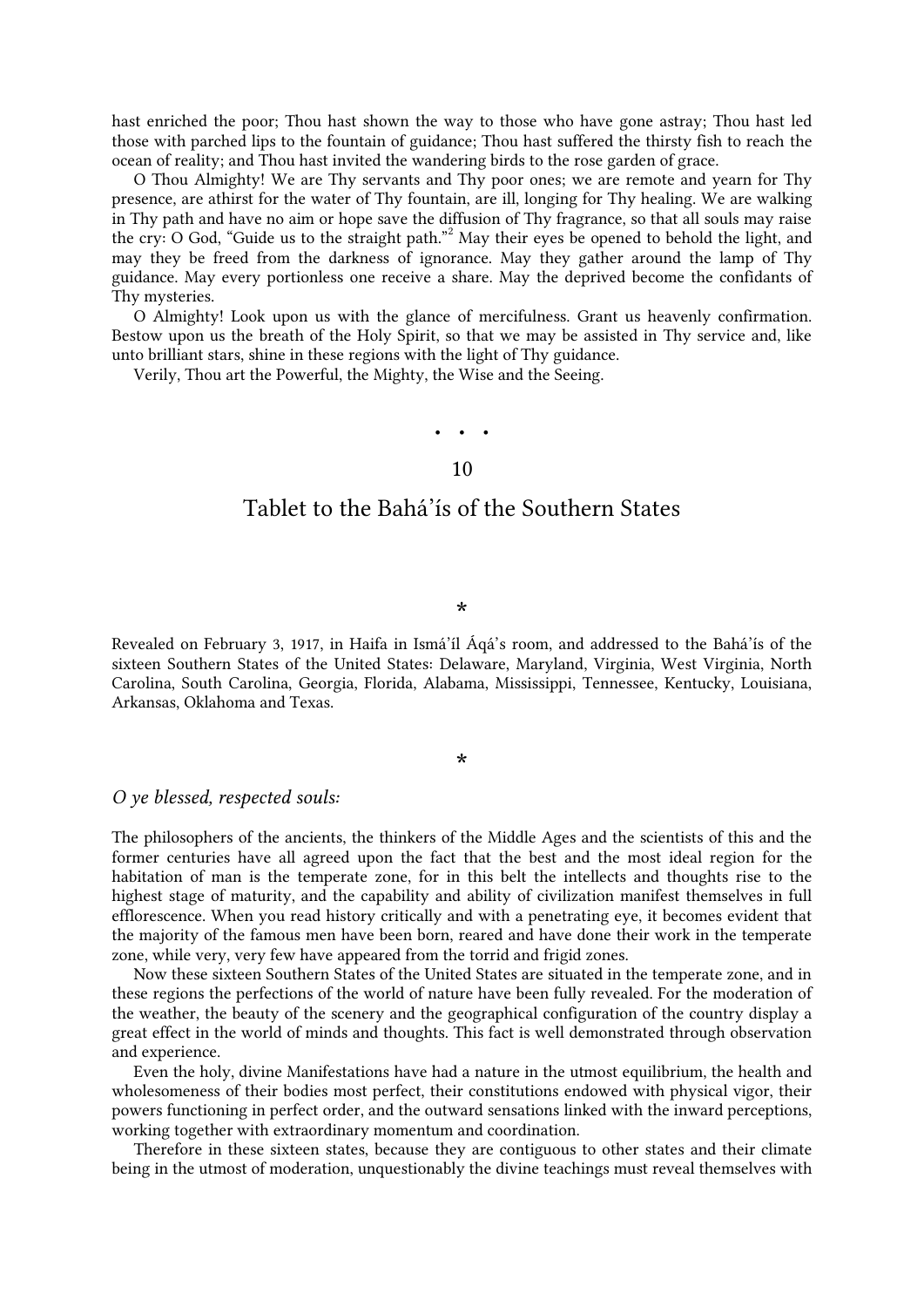a brighter effulgence, the breaths of the Holy Spirit must display a penetrating intensity, the ocean of the love of God must be stirred with higher waves, the breezes of the rose garden of the divine love be wafted with higher velocity, and the fragrances of holiness be diffused with swiftness and rapidity.

Praise be to God that the divine outpourings are infinite, the melody of the lordly principles is in the utmost efficacy, the most great Orb shining with perfect splendor, the cohorts of the Supreme Concourse are attacking with invincible power, the tongues are sharper than the swords, the hearts are more brilliant than the light of electricity, the magnanimity of the friends precedes all the magnanimities of the former and subsequent generations, the souls are divinely attracted, and the fire of the love of God is enkindled.

At this time and at this period we must avail ourselves of this most great opportunity. We must not sit inactive for one moment; we must sever ourselves from composure, rest, tranquillity, goods, property, life and attachment to material things. We must sacrifice everything to His Highness, the Possessor of existence, so that the powers of the Kingdom may show greater penetration and the brilliant effulgence in this New Cycle may illumine the worlds of minds and ideals.

It is about twenty-three years that the fragrances of God have been diffused in America, but no adequate and befitting motion has been realized, and no great acclamation and acceleration has been witnessed. Now it is my hope that through the heavenly power, the fragrances of the Merciful, the attraction of consciousness, the celestial outpourings, the heavenly cohorts and the gushing forth of the fountain of divine love, the believers of God may arise and in a short time the greatest good may unveil her countenance, the Sun of Reality may shine forth with such intensity that the darkness of the world of nature may become entirely dispelled and driven away; from every corner a most wonderful melody may be raised, the morning birds may break into such a song that the world of humanity may be quickened and moved, the solid bodies may become liquefied, and the souls who are like unto adamantine rocks may open their wings and through the heat of the love of God fly heavenward.

Nearly two thousand years ago, Armenia was enveloped with impenetrable darkness. One blessed soul from among the disciples of Christ hastened to that part, and through his effort, erelong that province became illumined. Thus it has become evident how the power of the Kingdom works!

Therefore, rest ye assured in the confirmations of the Merciful and the assistance of the Most High; become ye sanctified above and purified from this world and the inhabitants thereof; suffer your intentions to work for the good of all; cut your attachment to the earth and like unto the essence of the spirit become ye light and delicate. Then with a firm resolution, a pure heart, a rejoiced spirit, and an eloquent tongue, engage your time in the promulgation of the divine principles so that the oneness of the world of humanity may pitch her canopy in the apex of America and all the nations of the world may follow the divine policy. This is certain, that the divine policy is justice and kindness toward all mankind. For all the nations of the world are the sheep of God, and God is the kind shepherd. He has created these sheep. He has protected them, sustained and trained them. What greater kindness than this? And every moment we must render a hundred thousand thanksgivings that, praise be to God, we are freed from all the ignorant prejudices, are kind to all the sheep of God, and our utmost hope is to serve each and all, and like unto a benevolent father educate every one.

Upon you be greeting and praise!

Every soul who travels through the cities, villages and hamlets of these states and is engaged in the diffusion of the fragrances of God, should peruse this commune every morning:

O My God! O my God! Thou seest me in my lowliness and weakness, occupied with the greatest undertaking, determined to raise Thy word among the masses and to spread Thy teachings among Thy peoples. How can I succeed unless Thou assist me with the breath of the Holy Spirit, help me to triumph by the hosts of Thy glorious kingdom, and shower upon me Thy confirmations, which alone can change a gnat into an eagle, a drop of water into rivers and seas, and an atom into lights and suns? O my Lord! Assist me with Thy triumphant and effective might, so that my tongue may utter Thy praises and attributes among all people and my soul overflow with the wine of Thy love and knowledge.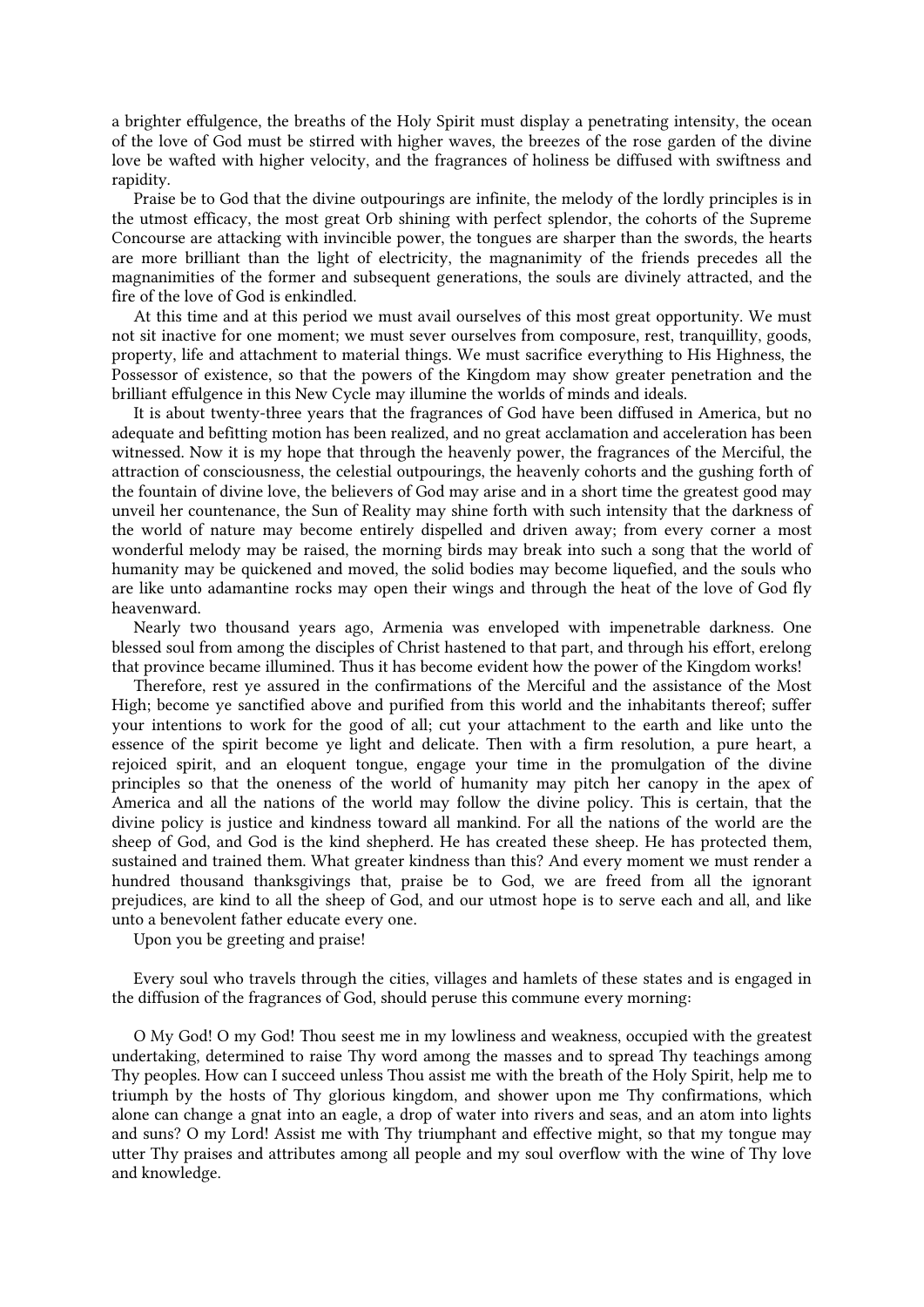<span id="page-17-0"></span>Thou art the Omnipotent and the Doer of whatsoever Thou willest.

# • • •

#### 11

## Tablet to the Bahá'ís of the Central States

\*

Revealed on February 8, 1917, in Bahá'u'lláh's room at the house of Abbúd in 'Akká, and addressed to the Bahá'ís of the twelve Central States of the United States: Michigan, Wisconsin, Illinois, Indiana, Ohio, Minnesota, Iowa, Missouri, North Dakota, South Dakota, Nebraska and Kansas.

\*

*He is God! O ye old believers and intimate friends:*

<span id="page-17-1"></span>God says in the great Qur'án: "He specializes for His Mercy whomsoever He willeth.["](#page-25-16)<sup>1</sup>

These twelve Central States of the United States are like unto the heart of America, and the heart is connected with all the organs and parts of man. If the heart is strengthened, all the organs of the body are reinforced, and if the heart is weak all the physical elements are subjected to feebleness.

Now praise be to God that Chicago and its environs from the beginning of the diffusion of the fragrances of God have been a strong heart. Therefore, through divine bounty and providence it has become confirmed in certain great matters.

First: The call of the Kingdom was in the very beginning raised from Chicago. This is indeed a great privilege, for in future centuries and cycles, it will be as an axis around which the honor of Chicago will revolve.

Second: A number of souls with the utmost firmness and steadfastness arose in that blessed spot in the promotion of the Word of God and even to the present moment, having purified and sanctified the heart from every thought, they are occupied with the promulgation of the teachings of God. Hence the call of praise is raised uninterruptedly from the Supreme Concourse.

Third: During the American journey 'Abdu'l‑Bahá several times passed through Chicago and associated with the friends of God. For some time he sojourned in that city. Day and night he was occupied with the mention of the True One and summoned the people to the Kingdom of God.

Fourth: Up to the present time, every movement initiated in Chicago, its effect was spread to all parts and to all directions, just as everything that appears in and manifests from the heart influences all the organs and limbs of the body.

Fifth: The first Mashriqu'l-Adhkár in America was instituted in Chicago, and this honor and distinction is infinite in value. Out of this Mashriqu'l-Adhkár, without doubt, thousands of Mashriqu'l-Adhkárs will be born.

Likewise (were instituted in Chicago) the general Annual Conventions, the foundation of the *Star of the West*, the Publishing Society for the publication of books and Tablets and their circulation in all parts of America, and the preparations now under way for the celebration of the Golden Centenary Anniversary of the Kingdom of God. I hope that this Jubilee and this Exhibition may be celebrated in the utmost perfection so that the call to the world of unity, "There is no God but One God, and all the Messengers, from the beginning to the Seal of the Prophets (Muhammad) were sent on the part of the True One!" may be raised; the flag of the oneness of the world of humanity be unfurled, the melody of universal peace may reach the ears of the East and the West, all the paths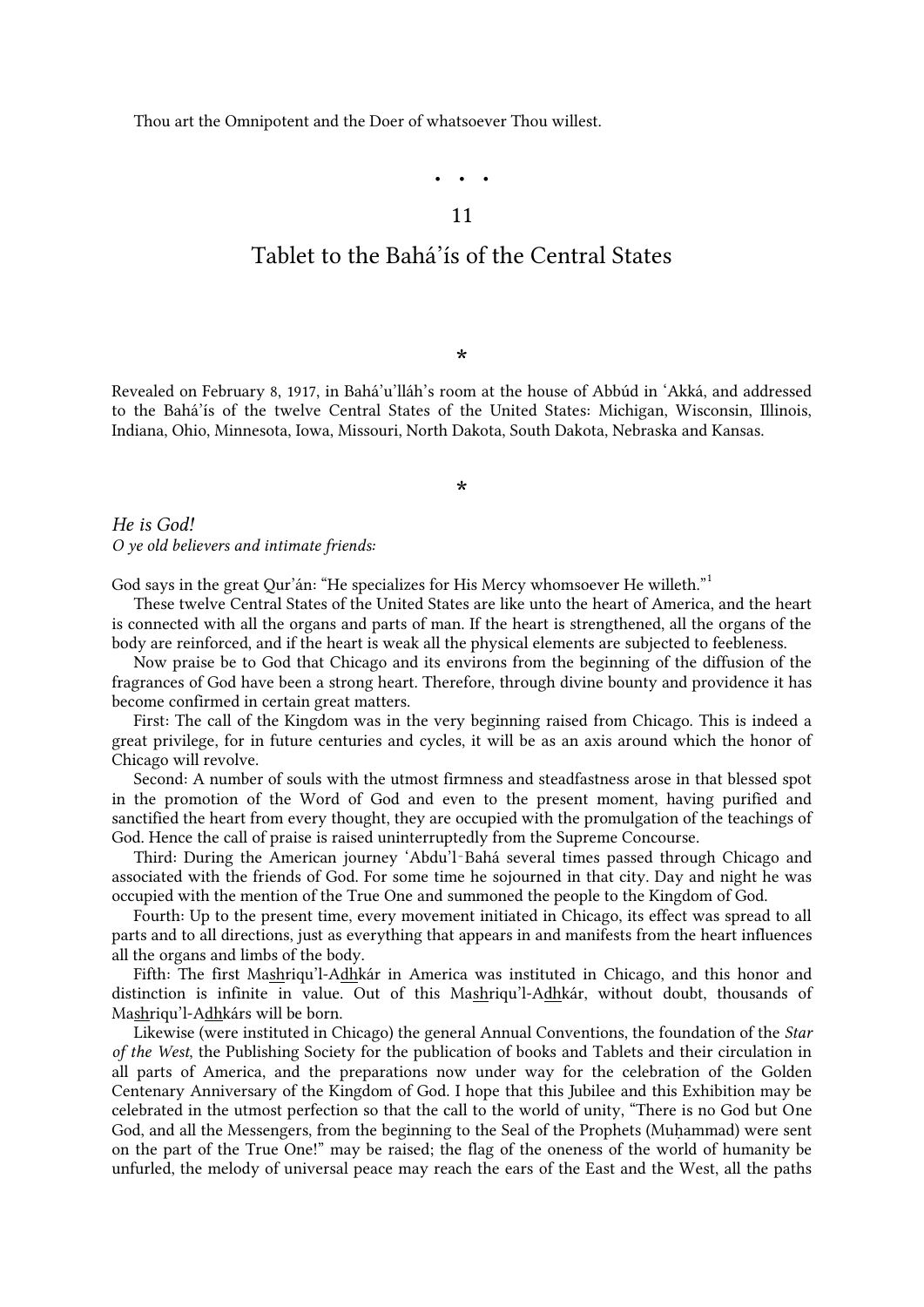may be cleared and straightened, all the hearts may be attracted to the Kingdom of God, the tabernacle of unity be pitched on the apex of America, the song of the love of God may exhilarate and rejoice all the nations and peoples, the surface of the earth may become the eternal paradise, the dark clouds may be dispelled and the Sun of Truth may shine forth with the utmost intensity.

O ye friends of God! Exert ye with heart and soul, so that association, love, unity and agreement be obtained between the hearts, all the aims may be merged into one aim, all the songs become one song and the power of the Holy Spirit may become so overwhelmingly victorious as to overcome all the forces of the world of nature. Exert yourselves; your mission is unspeakably glorious. Should success crown your enterprise, America will assuredly evolve into a center from which waves of spiritual power will emanate, and the throne of the Kingdom of God will, in the plentitude of its majesty and glory, be firmly established.

This phenomenal world will not remain in an unchanging condition even for a short while. Second after second it undergoes change and transformation. Every foundation will finally become collapsed; every glory and splendor will at last vanish and disappear, but the Kingdom of God is eternal and the heavenly sovereignty and majesty will stand firm, everlasting. Hence in the estimation of a wise man the mat in the Kingdom of God is preferable to the throne of the government of the world.

Continually my ear and eye are turned toward the Central States; perchance a melody from some blessed souls may reach my ears—souls who are the dawning-places of the love of God, the stars of the horizon of sanctification and holiness—souls who will illumine this dark universe and quicken to life this dead world. The joy of 'Abdu'l‑Bahá depends upon this! I hope that you may become confirmed therein.

Consequently, those souls who are in a condition of the utmost severance, purified from the defects of the world of nature, sanctified from attachment to this earth, vivified with the breaths of eternal life—with luminous hearts, with heavenly spirit, with attraction of consciousness, with celestial magnanimity, with eloquent tongues and with clear explanations—such souls must hasten and travel through all parts of the Central States. In every city and village they must occupy themselves with the diffusion of the divine exhortations and advices, guide the souls and promote the oneness of the world of humanity. They must play the melody of international conciliation with such power that every deaf one may attain hearing, every extinct person may be set aglow, every dead one may obtain new life and every indifferent soul may find ecstasy. It is certain that such will be the consummation.

Let the spreaders of the fragrances of God recite this prayer every morning:

O Lord, my God! Praise and thanksgiving be unto Thee for Thou hast guided me to the highway of the kingdom, suffered me to walk in this straight and far-stretching path, illumined my eye by beholding the splendors of Thy light, inclined my ear to the melodies of the birds of holiness from the kingdom of mysteries and attracted my heart with Thy love among the righteous.

O Lord! Confirm me with the Holy Spirit, so that I may call in Thy Name amongst the nations, and give the glad tidings of the manifestation of Thy kingdom amongst mankind.

O Lord! I am weak, strengthen me with Thy power and potency. My tongue falters, suffer me to utter Thy commemoration and praise. I am lowly, honor me through admitting me into Thy kingdom. I am remote, cause me to approach the threshold of Thy mercifulness. O Lord! Make me a brilliant lamp, a shining star and a blessed tree, adorned with fruit, its branches overshadowing all these regions. Verily, Thou art the Mighty, the Powerful and Unconstrained.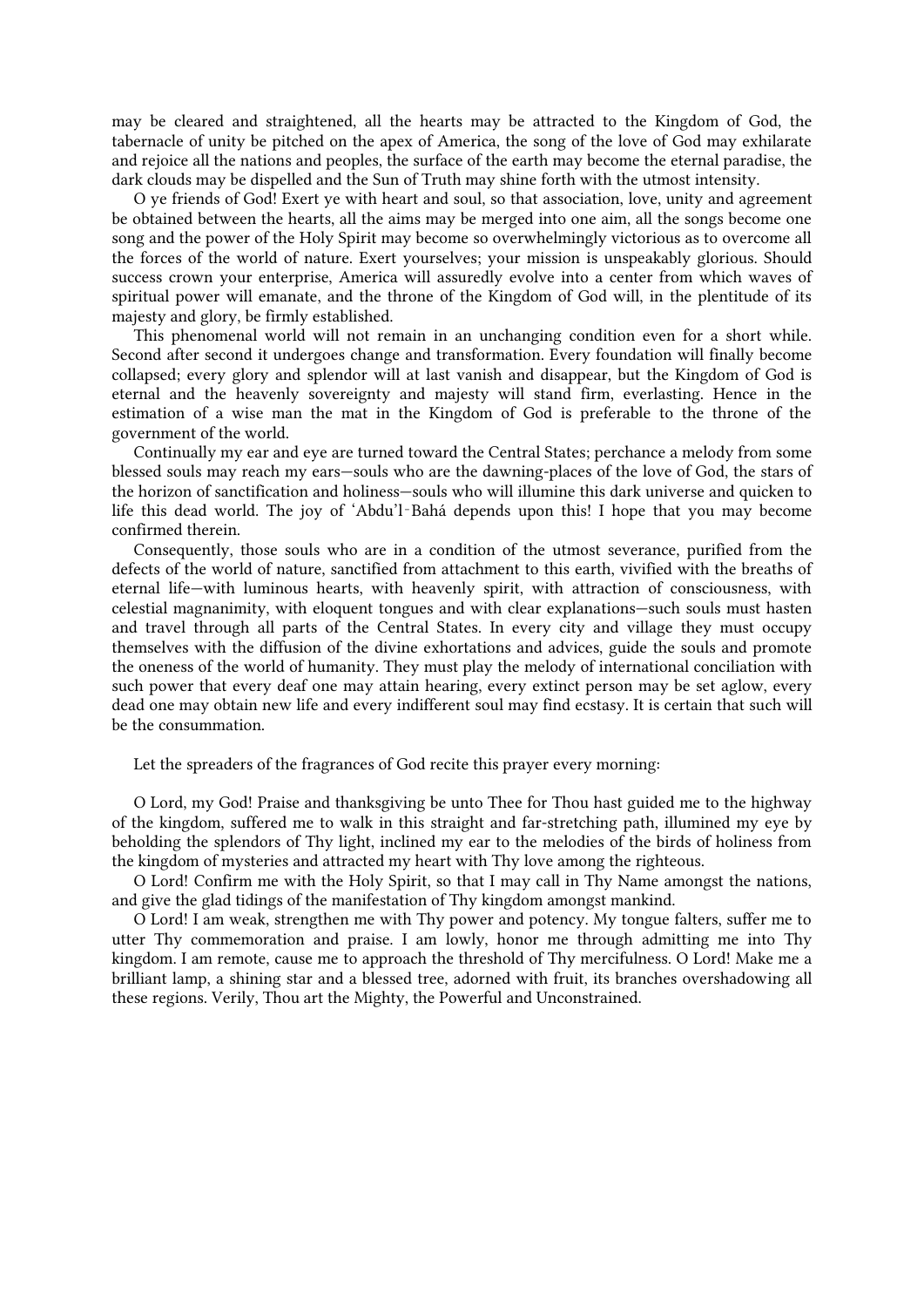## <span id="page-19-0"></span>Tablet to the Bahá'ís of the Western States

\*

Revealed on February 15, 1917, in Bahá'u'lláh's room at the house of Abbúd in 'Akká, and addressed to the Bahá'ís of the eleven Western States of the United States: New Mexico, Colorado, Arizona, Nevada, California, Wyoming, Utah, Montana, Idaho, Oregon and Washington.

\*

*He is God! O ye friends and the maidservants of the Merciful, the chosen ones of the Kingdom:*

The blessed state of California bears the utmost similarity to the Holy Land, that is, the country of Palestine. The air is of the utmost temperance, the plain very spacious, and the fruits of Palestine are seen in that state in the utmost of freshness and delicacy. When 'Abdu'l‑Bahá was traveling and journeying through those states, he found himself in Palestine, for from every standpoint there was a perfect likeness between this region and that state. Even the shores of the Pacific Ocean, in some instances, show perfect resemblance to the shores of the Holy Land—even the flora of the Holy Land have grown on those shores—the study of which had led to much speculation and wonder.

Likewise, in the state of California and other Western states, wonderful scenes of the world of nature, which bewilder the minds of men, are manifest. Lofty mountains, deep canyons, great and majestic waterfalls, and giant trees are witnessed on all sides, while its soil is in the utmost fertility and richness. That blessed state is similar to the Holy Land and that region and that country like unto a delectable paradise, is in many ways identical with Palestine. Now just as there are natural resemblances, heavenly resemblances must also be acquired.

The lights of the divine traces are manifest in Palestine. The majority of the Israelitish Prophets raised the call of the Kingdom of God in this holy ground. Having spread the spiritual teachings, the nostrils of the spiritually-minded ones became fragrant, the eyes of the illumined souls became brightened, the ears were thrilled through this song, the hearts obtained eternal life from the soulrefreshing breeze of the Kingdom of God and gained supreme illumination from the splendor of the Sun of Reality. Then from this region the light was spread to Europe, America, Asia, Africa and Australia.

Now California and the other Western States must earn an ideal similarity with the Holy Land, and from that state and that region the breaths of the Holy Spirit be diffused to all parts of America and Europe, that the call of the Kingdom of God may exhilarate and rejoice all the ears, the divine principles bestow a new life, the different parties may become one party, the divergent ideas may disappear and revolve around one unique center, the East and the West of America may embrace each other, the anthem of the oneness of the world of humanity may confer a new life upon all the children of men, and the tabernacle of universal peace be pitched on the apex of America; thus Europe and Africa may become vivified with the breaths of the Holy Spirit, this world may become another world, the body politic may attain to a new exhilaration, and just as in the state of California and other Western States the marvelous scenes of the world of nature are evident and manifest, the great signs of the Kingdom of God may also be unveiled so that the body may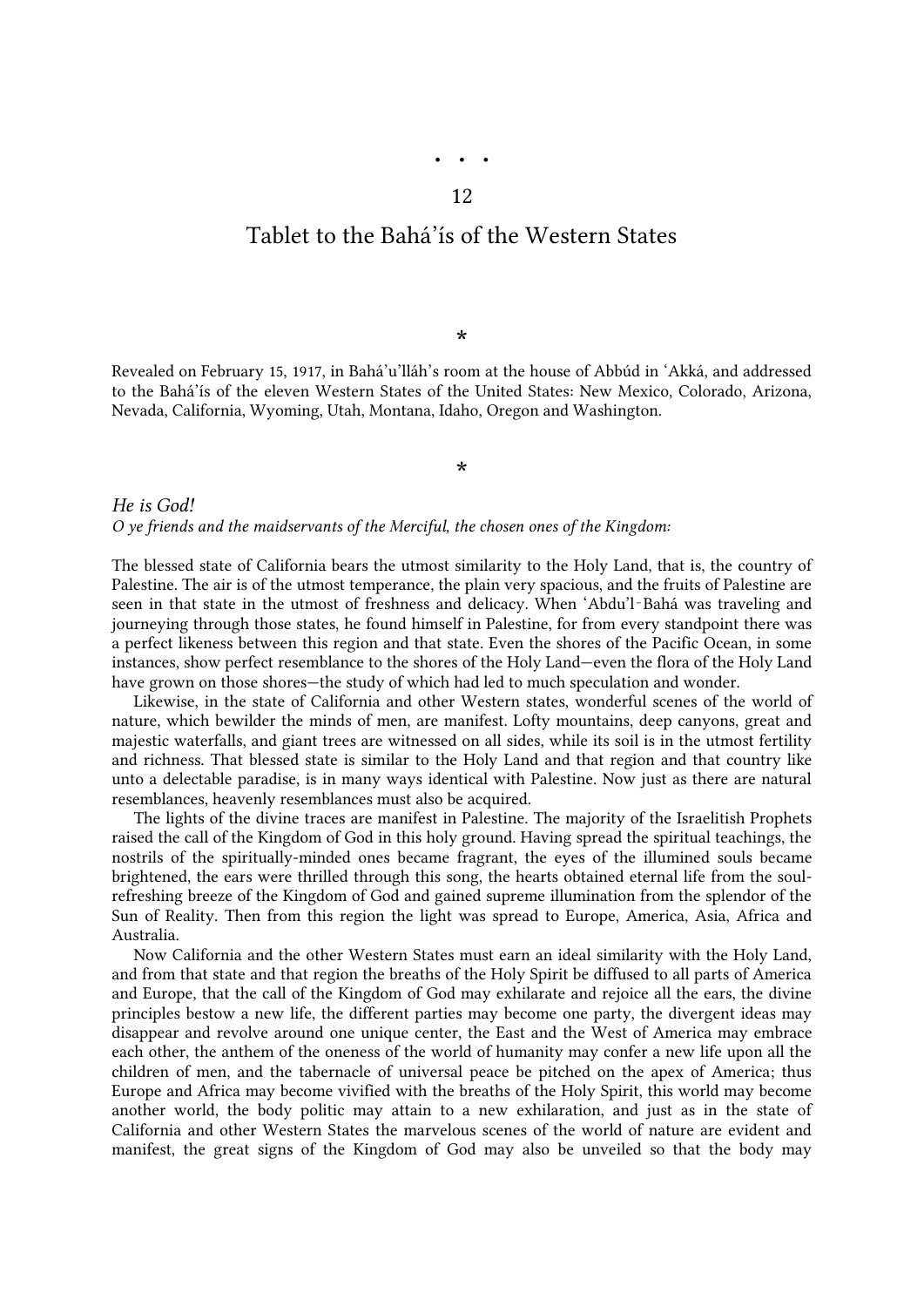correspond with the spirit, the outward world may become a symbol of the inward world, and the mirror of the earth may become the mirror of the Kingdom, reflecting the ideal virtues of heaven.

During My journey and traveling in those parts, I beheld wonderful scenes and beautiful panoramas of nature, orchards and rivers; national parks and general conclaves; deserts, plains, meadows and prairies; and the grains and fruits of that region greatly attracted My attention; even to the present moment they are in My mind.

Particularly was I greatly pleased with the meetings in San Francisco and Oakland, the gatherings in Los Angeles, and the believers who came from the cities of other states. Whenever their faces cross My memory, immediately infinite happiness is realized.

<span id="page-20-1"></span>Therefore I hope that the divine teachings like unto the rays of the sun may be diffused in all the Western States, and the blessed verse of the Qur'án, ["](#page-25-17)It is a good City and the Lord is the Forgiver!" may become realized. Likewise, the significance of another Qur'anic verse, "Do ye not travel through the land?["](#page-25-19)<sup>2</sup> and of the verse, "Behold the traces of the Mercy of God!"<sup>3</sup> become revealed in the utmost effulgence.

Praise be to God that through the divine bounty and providence, in that region the field of service is vast, the minds are in the utmost degree of intelligence and progress, sciences and arts are being promoted, the hearts like unto mirrors are in the utmost state of purity and translucency, and the friends of God are in perfect attraction. Therefore it is hoped that meetings for teaching will be organized and instituted, and for the diffusion of the fragrances of God wise teachers may be sent to cities, even to villages.

The teachers of the Cause must be heavenly, lordly and radiant. They must be embodied spirit, personified intellect, and arise in service with the utmost firmness, steadfastness and self-sacrifice. In their journeys they must not be attached to food and clothing. They must concentrate their thoughts on the outpourings of the Kingdom of God and beg for the confirmations of the Holy Spirit. With a divine power, with an attraction of consciousness, with heavenly glad tidings and celestial holiness they must perfume the nostrils with the fragrances of the Paradise of Abhá.

The following commune is to be read by them every day:

O God! O God! This is a broken-winged bird and his flight is very slow—assist him so that he may fly toward the apex of prosperity and salvation, wing his way with the utmost joy and happiness throughout the illimitable space, raise his melody in Thy Supreme Name in all the regions, exhilarate the ears with this call, and brighten the eyes by beholding the signs of guidance.

<span id="page-20-0"></span>O Lord! I am single, alone and lowly. For me there is no support save Thee, no helper except Thee and no sustainer beside Thee. Confirm me in Thy service, assist me with the cohorts of Thine angels, make me victorious in the promotion of Thy Word and suffer me to speak out Thy wisdom amongst Thy creatures. Verily, Thou art the helper of the weak and the defender of the little ones, and verily Thou art the Powerful, the Mighty and the Unconstrained.

### • • •

#### 13

### Tablet to the Bahá'ís of Canada and Greenland

Revealed on February 21, 1917, in Bahá'u'lláh's room at the house of Abbúd in 'Akká, and addressed to the Bahá'ís of Canada—Newfoundland, Prince Edward Island, Nova Scotia, New Brunswick, Quebec, Saskatchewan, Manitoba, Ontario, Alberta, British Columbia, Yukon, Mackenzie, Keewatin, Ungava, Franklin Islands—and Greenland.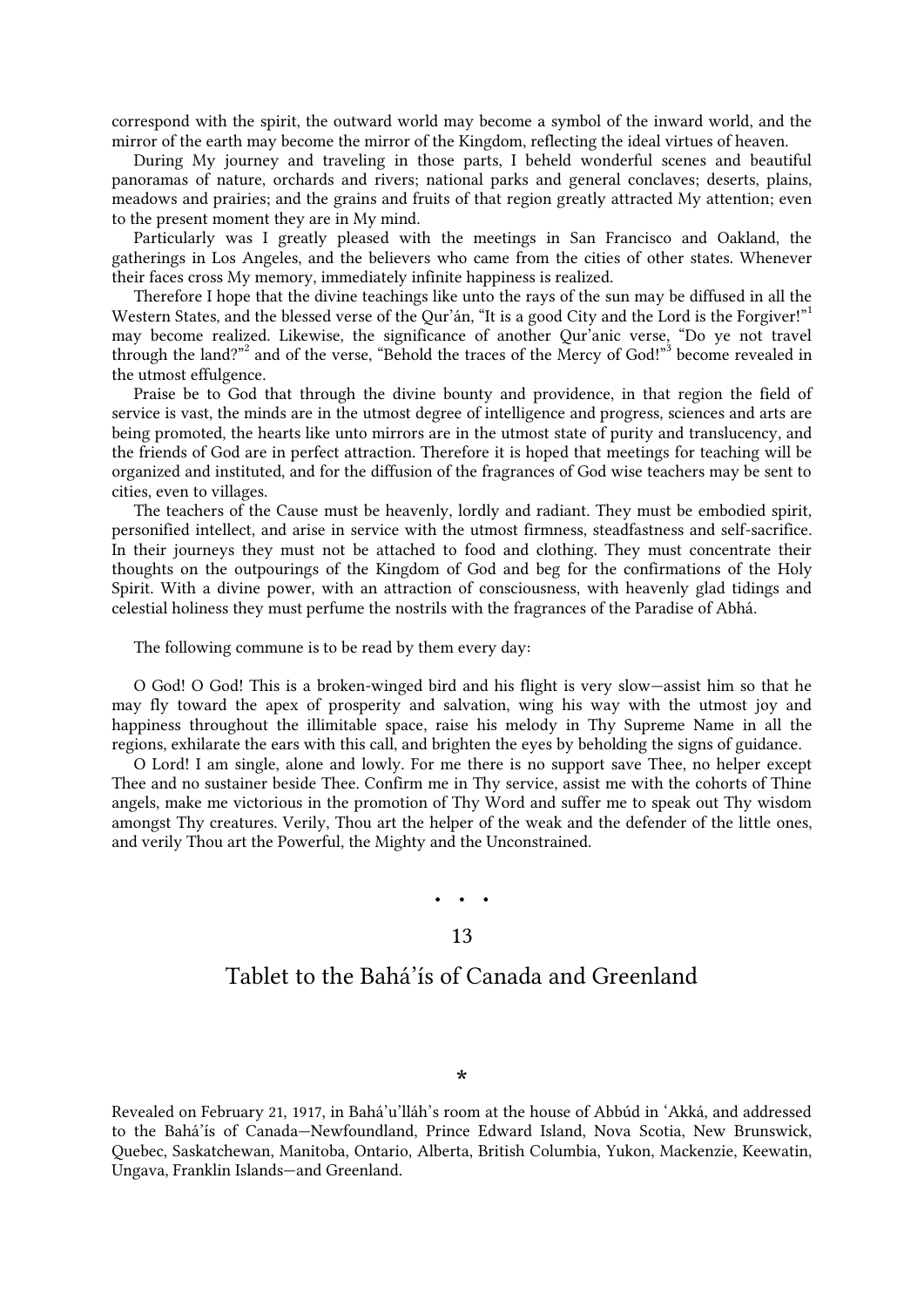#### *He is God! O ye kind friends and the maidservants of the Merciful:*

<span id="page-21-0"></span>In the great Qur'án, God says: "Thou shalt see no difference in the creatures of God."<sup>[1](#page-26-0)</sup> In other words, He says: From the ideal standpoint, there is no variation between the creatures of God, because they are all created by Him. From the above premise, a conclusion is drawn, that there is no difference between countries. The future of the Dominion of Canada, however, is very great, and the events connected with it infinitely glorious. It shall become the object of the glance of providence, and shall show forth the bounties of the All-Glorious.

'Abdu'l‑Bahá during his journey and sojourn through that Dominion obtained the utmost joy. Before My departure, many souls warned Me not to travel to Montreal, saying, the majority of the inhabitants are Catholics, and are in the utmost fanaticism, that they are submerged in the sea of imitations, that they have not the capability to hearken to the call of the Kingdom of God, that the veil of bigotry has so covered the eyes that they have deprived themselves from beholding the signs of the Most Great Guidance, and that the dogmas have taken possession of the hearts entirely, leaving no trace of reality. They asserted that should the Sun of Reality shine with perfect splendor throughout that Dominion, the dark, impenetrable clouds of superstitions have so enveloped the horizon that it would be utterly impossible for anyone to behold its rays.

But these stories did not have any effect on the resolution of 'Abdu'l‑Bahá. He, trusting in God, turned his face toward Montreal. When he entered that city he observed all the doors open, he found the hearts in the utmost receptivity and the ideal power of the Kingdom of God removing every obstacle and obstruction. In the churches and meetings of that Dominion he called men to the Kingdom of God with the utmost joy, and scattered such seeds which will be irrigated with the hand of divine power. Undoubtedly those seeds will grow, becoming green and verdant, and many rich harvests will be gathered. In the promotion of the divine principles he found no antagonist and no adversary. The believers he met in that city were in the utmost spirituality, and attracted with the fragrances of God. He found that through the effort of the maidservant of God Mrs. Maxwell a number of the sons and daughters of the Kingdom in that Dominion were gathered together and associated with each other, increasing this joyous exhilaration day by day. The time of sojourn was limited to a number of days, but the results in the future are inexhaustible. When a farmer comes into the possession of a virgin soil, in a short time he will bring under cultivation a large field. Therefore I hope that in the future Montreal may become so stirred, that the melody of the Kingdom may travel to all parts of the world from that Dominion and the breaths of the Holy Spirit may spread from that center to the East and the West of America.

O ye believers of God! Be not concerned with the smallness of your numbers, neither be oppressed by the multitude of an unbelieving world. Five grains of wheat will be endued with heavenly blessing, whereas a thousand tons of tares will yield no results or effect. One fruitful tree will be conducive to the life of society, whereas a thousand forests of wild trees offer no fruits. The plain is covered with pebbles, but precious stones are rare. One pearl is better than a thousand wildernesses of sand, especially this pearl of great price, which is endowed with divine blessing. Erelong thousands of other pearls will be born from it. When that pearl associates and becomes the intimate of the pebbles, they also all change into pearls.

Again I repeat that the future of Canada, whether from a material or a spiritual standpoint, is very great. Day by day civilization and freedom shall increase. The clouds of the Kingdom will water the seeds of guidance which have been sown there. Consequently, rest ye not, seek ye no composure, attach not yourselves to the luxuries of this ephemeral world, free yourselves from every attachment, and strive with heart and soul to become fully established in the Kingdom of God. Gain ye the heavenly treasures. Day by day become ye more illumined. Draw ye nearer and nearer unto the threshold of oneness. Become ye the manifestors of spiritual favors and the dawning-places of infinite lights! If it is possible, send ye teachers to other portions of Canada; likewise, dispatch ye teachers to Greenland and the home of the Eskimos.

As regards the teachers, they must completely divest themselves from the old garments and be invested with a new garment. According to the statement of Christ, they must attain to the station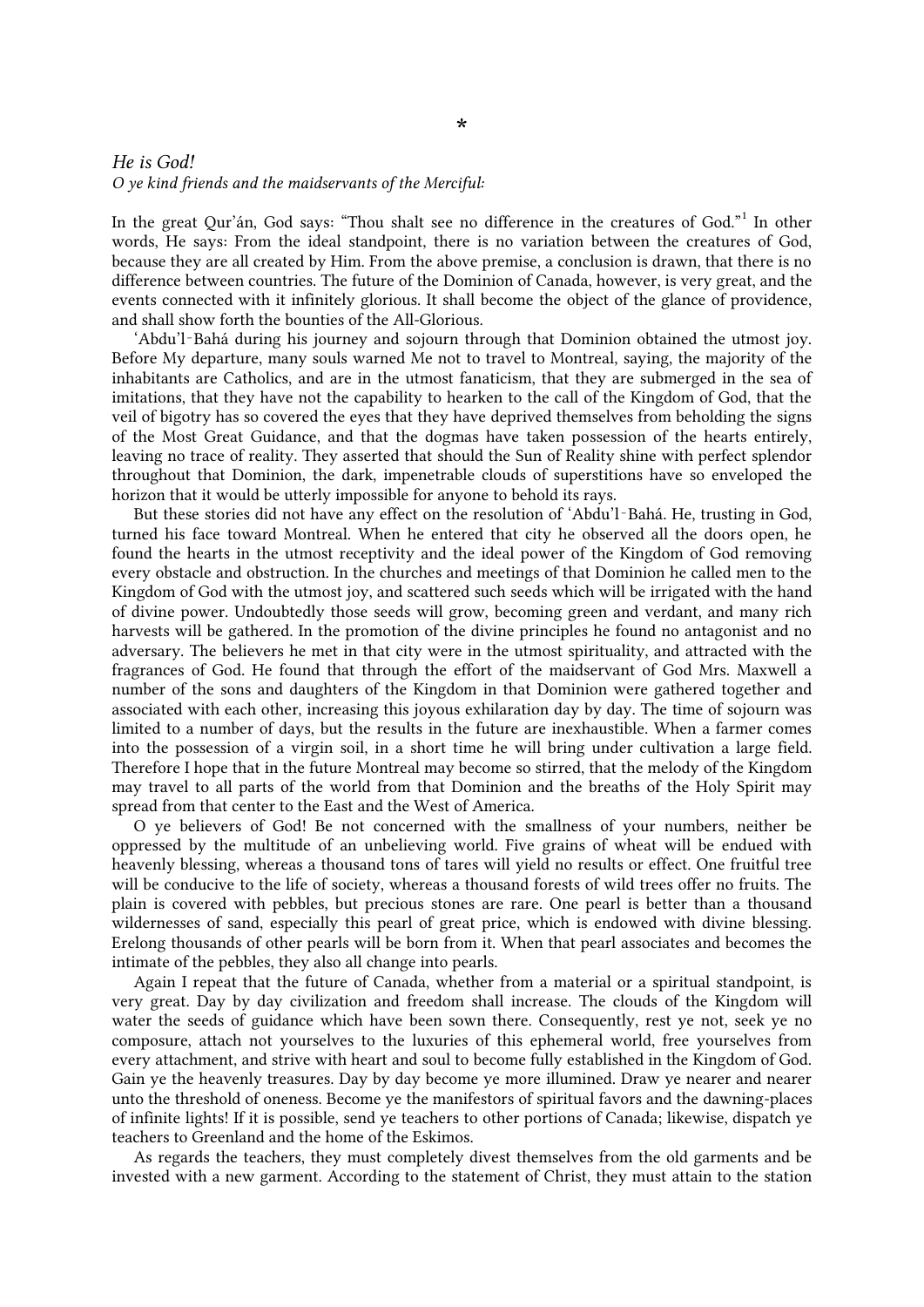of rebirth—that is, whereas in the first instance they were born from the womb of the mother, this time they must be born from the womb of the world of nature. Just as they are now totally unaware of the experiences of the fetal world, they must also forget entirely the defects of the world of nature. They must be baptized with the water of life, the fire of the love of God and the breaths of the Holy Spirit; be satisfied with little food, but take a large portion from the heavenly table. They must disengage themselves from temptation and covetousness, and be filled with the spirit. Through the effect of their pure breath, they must change the stone into the brilliant ruby and the shell into pearl. Like unto the cloud of vernal shower, they must transform the black soil into the rose garden and orchard. They must make the blind seeing, the deaf hearing, the extinguished one enkindled and set aglow, and the dead quickened.

Upon you be greeting and praise!

Praise be to Thee, O my God! These are Thy servants who are attracted by the fragrances of Thy mercifulness, are enkindled by the fire burning in the tree of Thy singleness, and whose eyes are brightened by beholding the splendors of the light shining in the Sinai of Thy oneness.

O Lord! Loose their tongues to make mention of Thee amongst Thy people, suffer them to speak forth Thy praise through Thy grace and loving-kindness, assist them with the cohorts of Thine angels, strengthen their loins in Thy service, and make them the signs of Thy guidance amongst Thy creatures.

Verily, Thou art the All-Powerful, the Most Exalted, the Ever-Forgiving, the All-Merciful.

The spreaders of the fragrances of God should recite this prayer every morning:

O God, my God! Thou beholdest this weak one begging for celestial strength, this poor one craving Thy heavenly treasures, this thirsty one longing for the fountain of eternal life, this afflicted one yearning for Thy promised healing through Thy boundless mercy which Thou hast destined for Thy chosen servants in Thy kingdom on high.

O Lord! I have no helper save Thee, no shelter besides Thee, and no sustainer except Thee. Assist me with Thine angels to diffuse Thy holy fragrances and to spread abroad Thy teachings amongst the choicest of Thy people.

O my Lord! Suffer me to be detached from aught else save Thee, to hold fast to the hem of Thy bounty, to be wholly devoted to Thy Faith, to remain fast and firm in Thy love and to observe what Thou hast prescribed in Thy Book.

<span id="page-22-0"></span>Verily, Thou art the Powerful, the Mighty, the Omnipotent.

• • • 14

### Tablet to the Bahá'ís of the United States and Canada

\*

Revealed on March 8, 1917, in the summerhouse (Ismá'íl Áqá's room) at 'Abdu'l‑Bahá's house in Haifa, and addressed to the Bahá'ís of the United States and Canada.

*He is God! O ye heavenly souls, sons and daughters of the Kingdom:*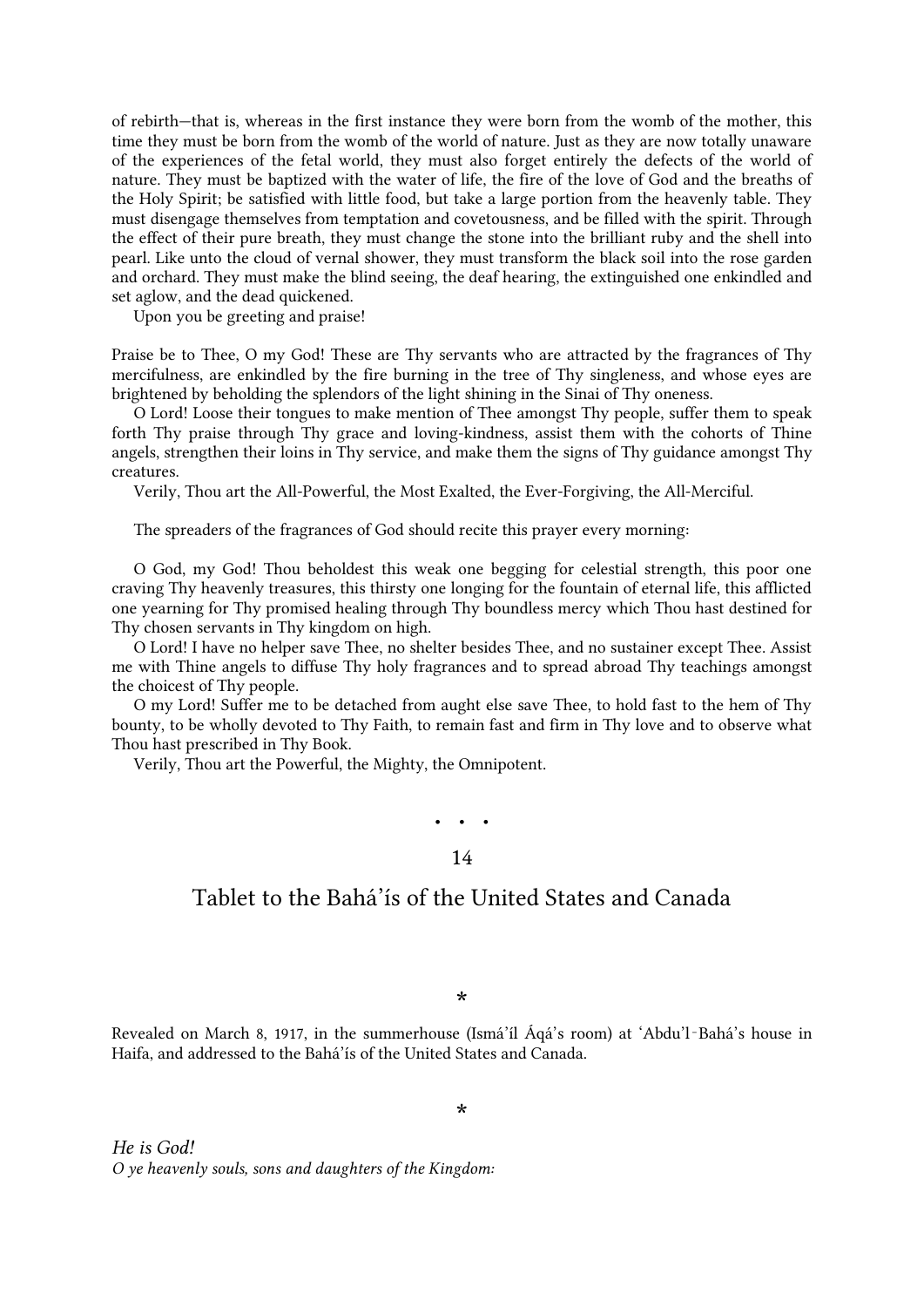<span id="page-23-0"></span>God says in the Qur'án: ["](#page-26-1)Take ye hold of the Cord of God, all of you, and become ye not disunited."

In the contingent world there are many collective centers which are conducive to association and unity between the children of men. For example, patriotism is a collective center; nationalism is a collective center; identity of interests is a collective center; political alliance is a collective center; the union of ideals is a collective center, and the prosperity of the world of humanity is dependent upon the organization and promotion of the collective centers. Nevertheless, all the above institutions are, in reality, the matter and not the substance, accidental and not eternal—temporary and not everlasting. With the appearance of great revolutions and upheavals, all these collective centers are swept away. But the Collective Center of the Kingdom, embodying the institutions and divine teachings, is the eternal Collective Center. It establishes relationship between the East and the West, organizes the oneness of the world of humanity, and destroys the foundation of differences. It overcomes and includes all the other collective centers. Like unto the ray of the sun, it dispels entirely the darkness encompassing all the regions, bestows ideal life, and causes the effulgence of divine illumination. Through the breaths of the Holy Spirit it performs miracles; the Orient and the Occident embrace each other, the North and South become intimates and associates, conflicting and contending opinions disappear, antagonistic aims are brushed aside, the law of the struggle for existence is abrogated, and the canopy of the oneness of the world of humanity is raised on the apex of the globe, casting its shade over all the races of men. Consequently, the real Collective Center is the body of the divine teachings, which include all the degrees and embrace all the universal relations and necessary laws of humanity.

Consider! The people of the East and the West were in the utmost strangeness. Now to what a high degree they are acquainted with each other and united together! How far are the inhabitants of Persia from the remotest countries of America! And now observe how great has been the influence of the heavenly power, for the distance of thousands of miles has become identical with one step! How various nations that have had no relations or similarity with each other are now united and agreed through this divine potency! Indeed to God belongs power in the past and in the future! And verily God is powerful over all things!

Consider the flowers of a garden. Though differing in kind, color, form, and shape, yet, inasmuch as they are refreshed by the waters of one spring, revived by the breath of one wind, invigorated by the rays of one sun, this diversity increaseth their charm, and addeth unto their beauty. How unpleasing to the eye if all the flowers and plants, the leaves and blossoms, the fruits, the branches and the trees of that garden were all of the same shape and color! Diversity of hues, form and shape, enricheth and adorneth the garden, and heighteneth the effect thereof. In like manner, when divers shades of thought, temperament and character, are brought together under the power and influence of one central agency, the beauty and glory of human perfection will be revealed and made manifest. Naught but the celestial potency of the Word of God, which ruleth and transcendeth the realities of all things, is capable of harmonizing the divergent thoughts, sentiments, ideas, and convictions of the children of men.

<span id="page-23-1"></span>Therefore, the believers of God throughout all the republics of America, through the divine power, must become the cause of the promotion of heavenly teachings and the establishment of the oneness of humanity. Every one of the important souls must arise, blowing over all parts of America the breath of life, conferring upon the people a new spirit, baptizing them with the fire of the love of God, the water of life, and the breaths of the Holy Spirit so that the second birth may become realized. For it is written in the Gospel: "That which is born of the flesh is flesh; and that which is born of the Spirit is spirit.["](#page-26-2)

Therefore, O ye believers of God in the United States and Canada! Select ye important personages, or else they by themselves, becoming severed from rest and composure of the world, may arise and travel throughout Alaska, the republic of Mexico, and south of Mexico in the Central American republics, such as Guatemala, Honduras, Salvador, Nicaragua, Costa Rica, Panama and Belize; and through the great South American republics, such as Argentina, Uruguay, Paraguay, Brazil, French Guiana, Dutch Guiana, British Guiana, Venezuela, Ecuador, Peru, Bolivia and Chile; also in the group of the West Indies islands, such as Cuba, Haiti, Puerto Rico, Jamaica and Santo Domingo, and the group of islands of the Lesser Antilles, the Islands of Bahama and the Islands of Bermuda; likewise to the islands to the east, west and north of South America, such as Trinidad,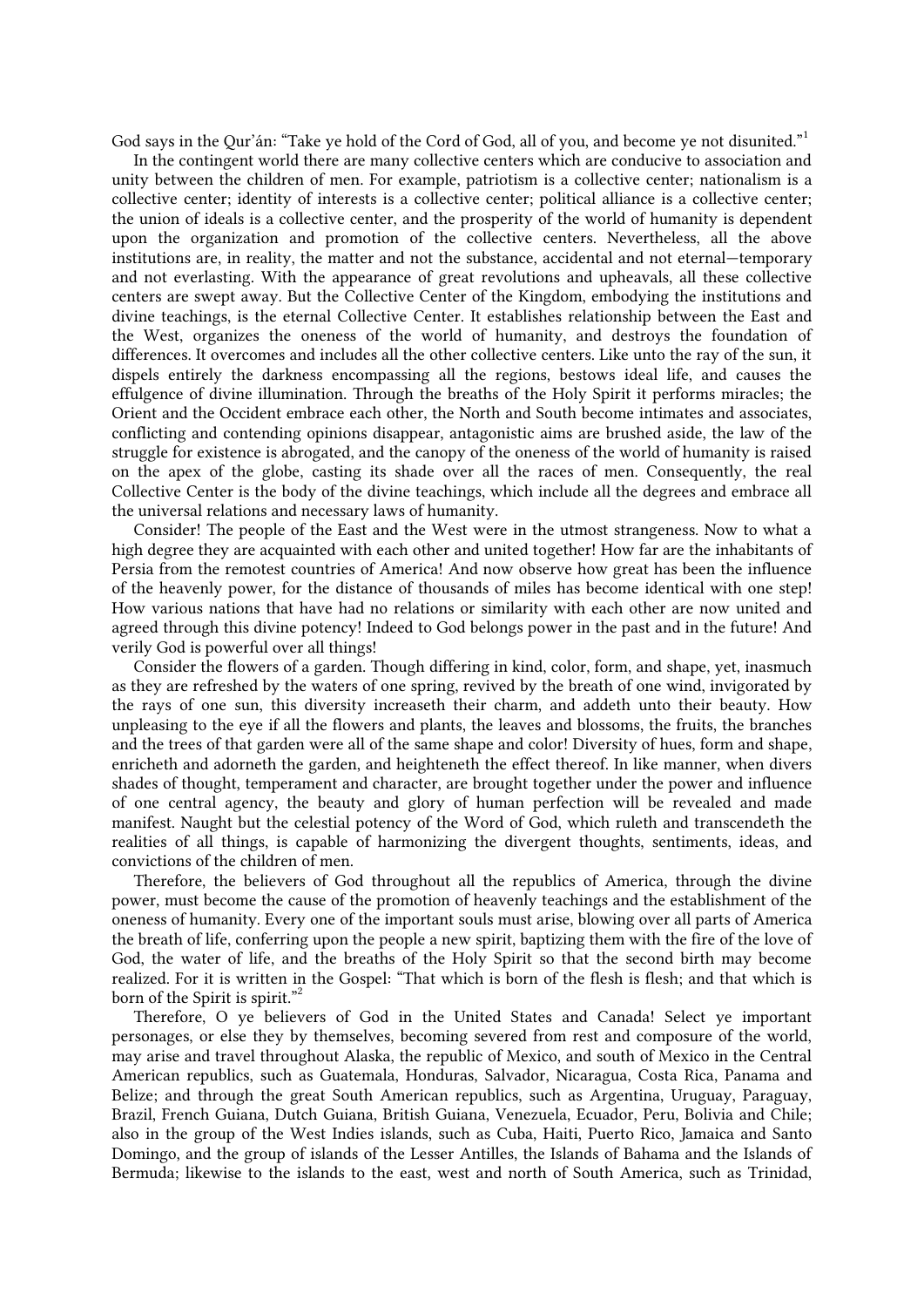Falkland Islands, Galapagòs Islands, Juan Fernandez and Tobago. Visit ye especially the city of Bahia, on the eastern shore of Brazil. Because in the past years this city was christened with the name, BAHIA, there is no doubt that it has been through the inspiration of the Holy Spirit.

Consequently, the believers of God must display the utmost effort, upraise the divine melody throughout those regions, promulgate the heavenly teachings and waft over all the spirit of eternal life, so that those republics may become so illumined with the splendors and the effulgences of the Sun of Reality that they may become the objects of the praise and commendation of all other countries. Likewise, ye must give great attention to the Republic of Panama, for in that point the Occident and the Orient find each other united through the Panama Canal, and it is also situated between the two great oceans. That place will become very important in the future. The teachings, once established there, will unite the East and the West, the North and the South.

Hence the intention must be purified, the effort ennobled and exalted, so that you may establish affinity between the hearts of the world of humanity. This glorious aim will not become realized save through the promotion of divine teachings which are the foundations of the holy religions.

Consider how the religions of God served the world of humanity! How the religion of Torah became conducive to the glory and honor and progress of the Israelitish nation! How the breaths of the Holy Spirit of His Holiness Christ created affinity and unity between divergent communities and quarreling families! How the sacred power of His Holiness Muḥammad became the means of uniting and harmonizing the contentious tribes and the different clans of Peninsular Arabia—to such an extent that one thousand tribes were welded into one tribe; strife and discord were done away with; all of them unitedly and with one accord strove in advancing the cause of culture and civilization, and thus were freed from the lowest degree of degradation, soaring toward the height of everlasting glory! Is it possible to find a greater Collective Center in the phenomenal world than this? In comparison to this divine Collective Center, the national collective center, the patriotic collective center, the political collective center and the cultural and intellectual collective center are like child's play!

Now strive ye that the Collective Center of the sacred religions—for the inculcation of which all the Prophets were manifested and which is no other than the spirit of the divine teachings—be spread in all parts of America, so that each one of you may shine forth from the horizon of reality like unto the morning star, divine illumination may overcome the darkness of nature, and the world of humanity may become enlightened. This is the most great work! Should you become confirmed therein, this world will become another world, the surface of the earth will become the delectable paradise, and eternal Institutions be founded.

Let whosoever travels to different parts to teach, peruse over mountain, desert, land and sea this supplication:

O God! O God! Thou seest my weakness, lowliness and humility before Thy creatures; nevertheless, I have trusted in Thee and have arisen in the promotion of Thy teachings among Thy strong servants, relying on Thy power and might.

O Lord! I am a broken-winged bird and desire to soar in Thy limitless space. How is it possible for me to do this save through Thy providence and grace, Thy confirmation and assistance.

O Lord! Have pity on my weakness, and strengthen me with Thy power. O Lord! Have pity on my impotence, and assist me with Thy might and majesty.

O Lord! Should the breath of the Holy Spirit confirm the weakest of creatures, he would attain all to which he aspireth and would possess anything he desireth. Indeed, Thou hast assisted Thy servants in the past and, though they were the weakest of Thy creatures, the lowliest of Thy servants and the most insignificant of those who lived upon the earth, through Thy sanction and potency they took precedence over the most glorious of Thy people and the most noble of mankind. Whereas formerly they were as moths, they became as royal falcons, and whereas before they were as brooks, they became as seas, through Thy bestowal and Thy mercy. They became, through Thy most great favor, stars shining on the horizon of guidance, birds singing in the rose gardens of immortality, lions roaring in the forests of knowledge and wisdom, and whales swimming in the oceans of life.

Verily, Thou art the Clement, the Powerful, the Mighty, and the Most Merciful of the merciful.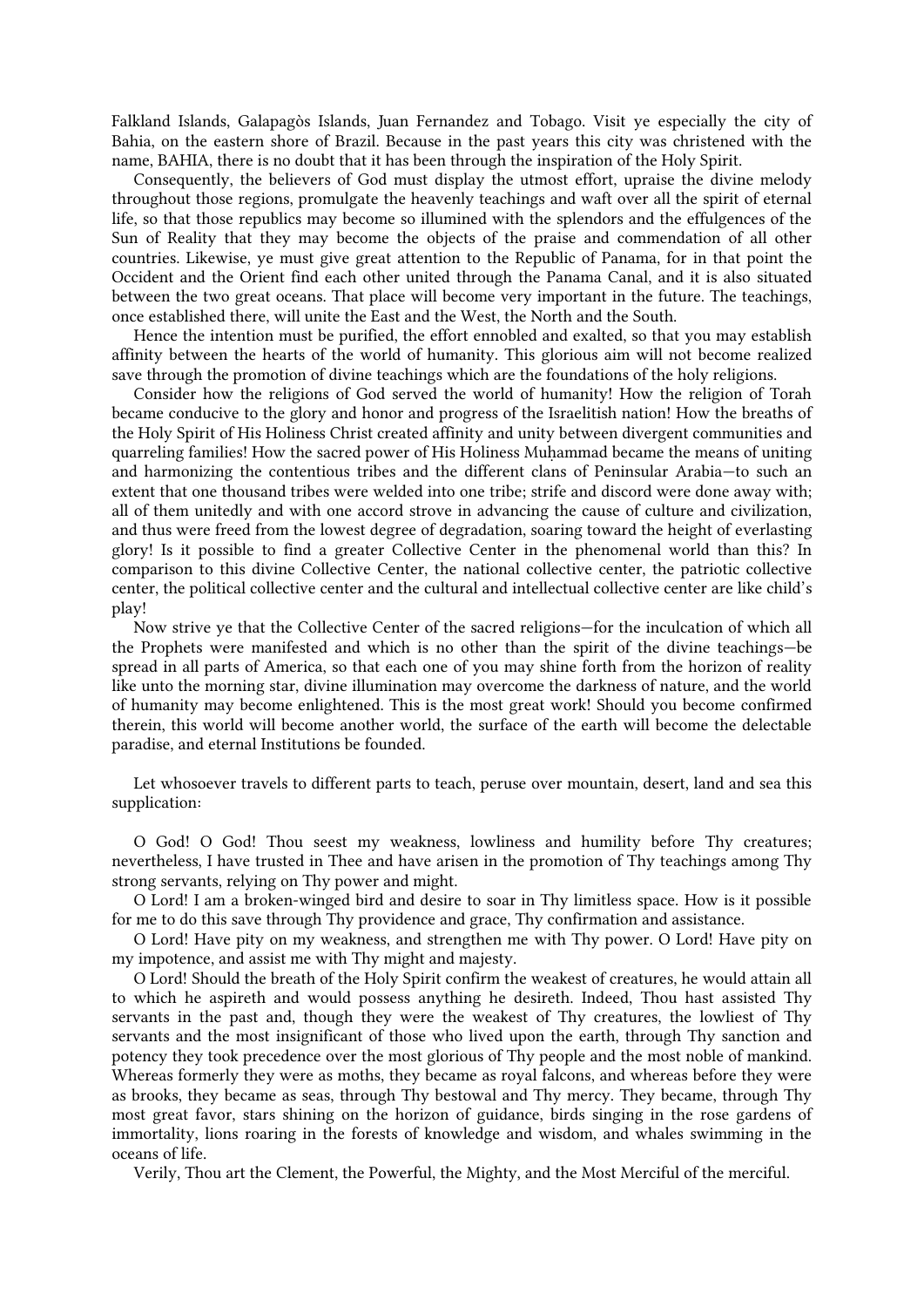# Notes and References in this Publication

### <span id="page-25-0"></span>Footnotes

<span id="page-25-1"></span>1: Tablet to the Bahá'ís of the Northeastern States

- 1. Qur'án 22:5.  $\leftrightarrow$
- <span id="page-25-2"></span>2. Cf. Mark 16:15.  $\leftrightarrow$
- <span id="page-25-3"></span>3. Cf. Qur'án 2:261.  $\leftrightarrow$
- <span id="page-25-4"></span>2: Tablet to the Bahá'ís of the Southern States
	- 1. Qur'án 1:6.  $\leftrightarrow$
	- 2. Cf. Mark 16:15.  $\leftrightarrow$

<span id="page-25-6"></span><span id="page-25-5"></span>3: Tablet to the Bahá'ís of the Central States

- 1. Cf. Matthew 13:23.  $\leftrightarrow$
- <span id="page-25-7"></span>4: Tablet to the Bahá'ís of the Western States
	- 1. Qur'án 2:257.  $\leftrightarrow$
	- 2. Cf. Mark 16:15.  $\leftrightarrow$
- <span id="page-25-9"></span><span id="page-25-8"></span>5: Tablet to the Bahá'ís of Canada and Greenland
	- 1. Qur'án 39:69. [↩](#page-4-3)

<span id="page-25-10"></span>6: Tablet to the Bahá'ís of the United States and Canada

- 1. Cf. Mark 16:15.  $\leftrightarrow$
- <span id="page-25-11"></span>2. Cf. Matthew 5:3.  $\leftrightarrow$
- <span id="page-25-12"></span>3. Qur'án 28:5. [↩](#page-6-0)
- <span id="page-25-13"></span>8: Tablet to the Bahá'ís of the United States and Canada
	- 1. Cf. Matthew 10:14.  $\leftrightarrow$
- <span id="page-25-14"></span>9: Tablet to the Bahá'ís of the Northeastern States
	- 1. Qur'án 24:35. [↩](#page-14-0)
	- 2. Qur'án 1:6.  $\leftrightarrow$
- <span id="page-25-16"></span><span id="page-25-15"></span>11: Tablet to the Bahá'ís of the Central States
	- 1. Qur'án 2:105, 3:74.  $\leftrightarrow$
- <span id="page-25-19"></span><span id="page-25-18"></span><span id="page-25-17"></span>12: Tablet to the Bahá'ís of the Western States
	- 1. Qur'án 34:15.  $\leftrightarrow$
	- 2. Qur'án 30:9, 40:82, 47:10.  $\leftrightarrow$
	- 3. Qur'án 30:50. [↩](#page-20-1)